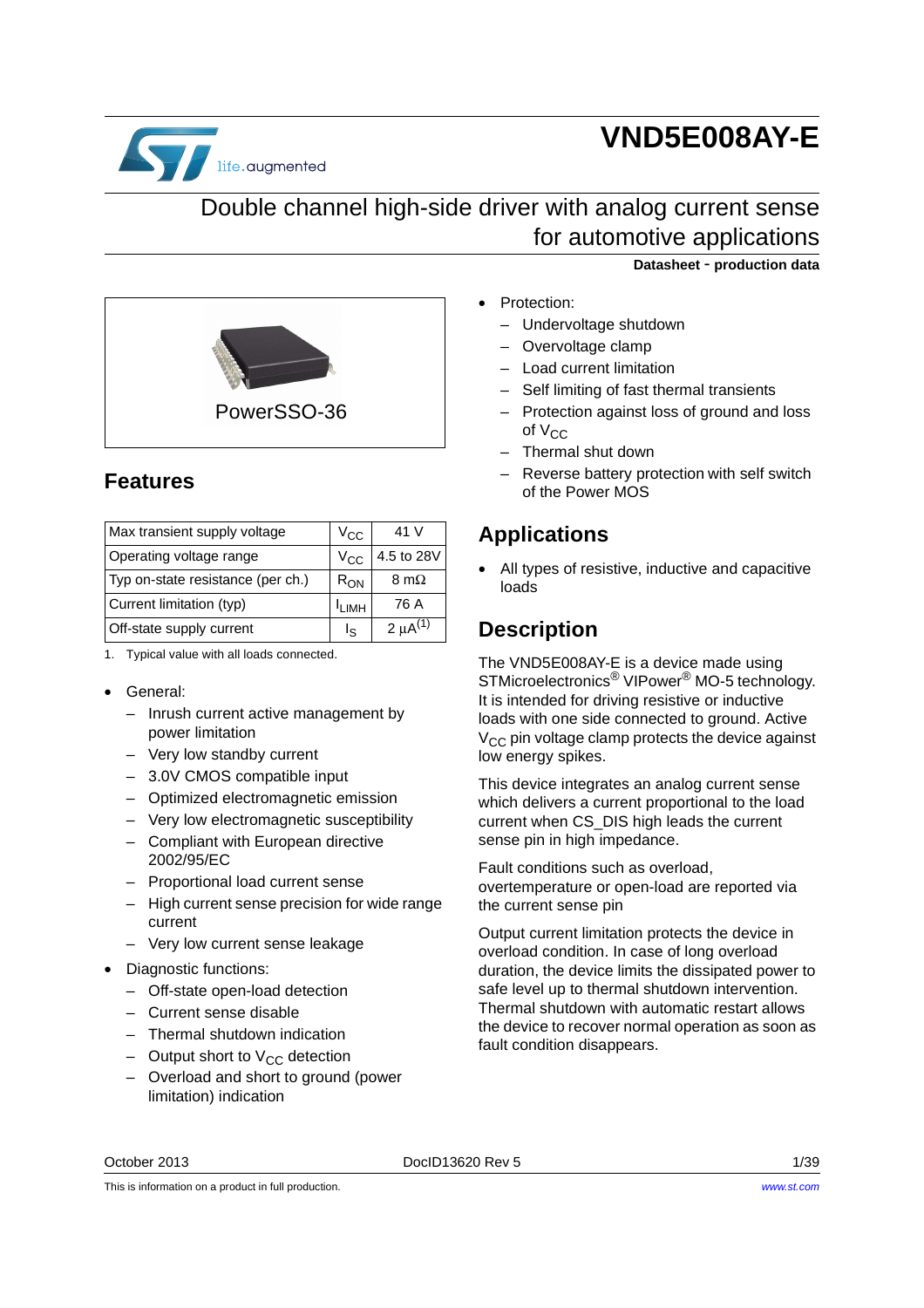# **Contents**

| 1                       |     |                                                             |
|-------------------------|-----|-------------------------------------------------------------|
| $\overline{2}$          |     |                                                             |
|                         | 2.1 |                                                             |
|                         | 2.2 |                                                             |
|                         | 2.3 |                                                             |
|                         | 2.4 |                                                             |
|                         | 2.5 |                                                             |
| 3                       |     |                                                             |
|                         | 3.1 |                                                             |
|                         | 3.2 |                                                             |
|                         | 3.3 |                                                             |
|                         |     | Short to VCC and off-state open-load detection  27<br>3.3.1 |
|                         | 3.4 |                                                             |
| $\overline{\mathbf{4}}$ |     |                                                             |
|                         | 4.1 |                                                             |
| 5                       |     |                                                             |
|                         | 5.1 |                                                             |
|                         | 5.2 |                                                             |
|                         | 5.3 |                                                             |
| 6                       |     |                                                             |
| $\overline{7}$          |     |                                                             |

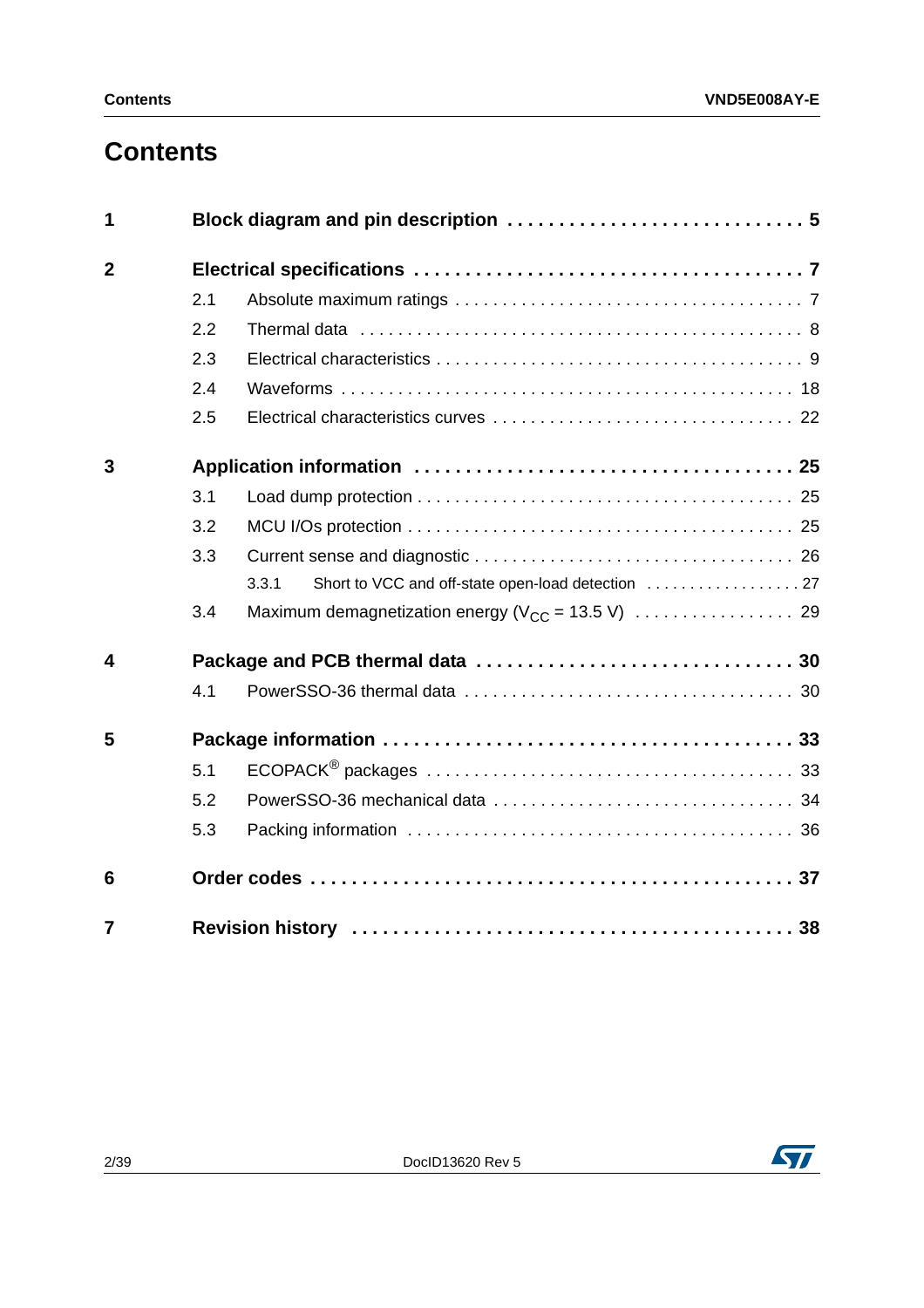# **List of tables**

| Table 1.  |  |
|-----------|--|
| Table 2.  |  |
| Table 3.  |  |
| Table 4.  |  |
| Table 5.  |  |
| Table 6.  |  |
| Table 7.  |  |
| Table 8.  |  |
| Table 9.  |  |
| Table 10. |  |
| Table 11. |  |
| Table 12. |  |
| Table 13. |  |
| Table 14. |  |
| Table 15. |  |
| Table 16. |  |
| Table 17. |  |
| Table 18. |  |

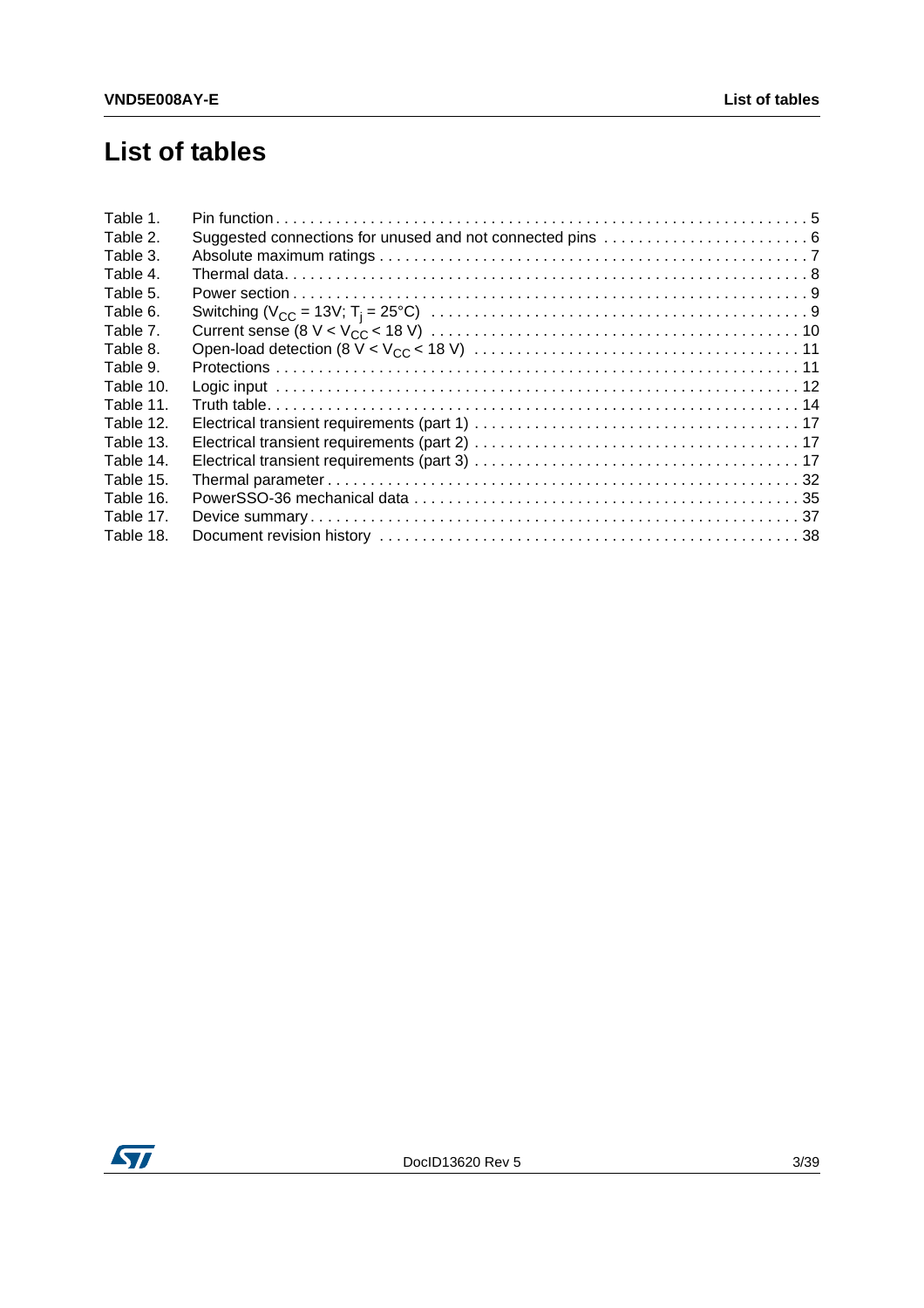# **List of figures**

| Figure 1.  |                                                                                                                                   |  |
|------------|-----------------------------------------------------------------------------------------------------------------------------------|--|
| Figure 2.  |                                                                                                                                   |  |
| Figure 3.  |                                                                                                                                   |  |
| Figure 4.  |                                                                                                                                   |  |
| Figure 5.  |                                                                                                                                   |  |
| Figure 6.  |                                                                                                                                   |  |
| Figure 7.  |                                                                                                                                   |  |
| Figure 8.  |                                                                                                                                   |  |
| Figure 9.  | Delay response time between rising edge of output current and rising edge of current sense                                        |  |
|            |                                                                                                                                   |  |
| Figure 10. |                                                                                                                                   |  |
| Figure 11. |                                                                                                                                   |  |
| Figure 12. |                                                                                                                                   |  |
| Figure 13. |                                                                                                                                   |  |
| Figure 14. |                                                                                                                                   |  |
| Figure 15. |                                                                                                                                   |  |
| Figure 16. | $T_i$ evolution in overload or short to GND $\ldots \ldots \ldots \ldots \ldots \ldots \ldots \ldots \ldots \ldots \ldots \ldots$ |  |
| Figure 17. |                                                                                                                                   |  |
| Figure 18. |                                                                                                                                   |  |
| Figure 19. |                                                                                                                                   |  |
| Figure 20. |                                                                                                                                   |  |
| Figure 21. |                                                                                                                                   |  |
| Figure 22. |                                                                                                                                   |  |
| Figure 23. |                                                                                                                                   |  |
| Figure 24. |                                                                                                                                   |  |
| Figure 25. |                                                                                                                                   |  |
| Figure 26. |                                                                                                                                   |  |
| Figure 27. |                                                                                                                                   |  |
| Figure 28. |                                                                                                                                   |  |
| Figure 29. |                                                                                                                                   |  |
| Figure 30. |                                                                                                                                   |  |
| Figure 31. |                                                                                                                                   |  |
| Figure 32. |                                                                                                                                   |  |
| Figure 33. |                                                                                                                                   |  |
| Figure 34. |                                                                                                                                   |  |
| Figure 35. |                                                                                                                                   |  |
| Figure 36. | Rthi-amb vs PCB copper area in open box free air condition (one channel ON) 31                                                    |  |
| Figure 37. | PowerSSO-36 Thermal impedance junction ambient single pulse (one channel ON) 31                                                   |  |
| Figure 38. | Thermal fitting model of a double channel HSD in PowerSSO-36 32                                                                   |  |
| Figure 39. |                                                                                                                                   |  |
| Figure 40. |                                                                                                                                   |  |
| Figure 41. |                                                                                                                                   |  |

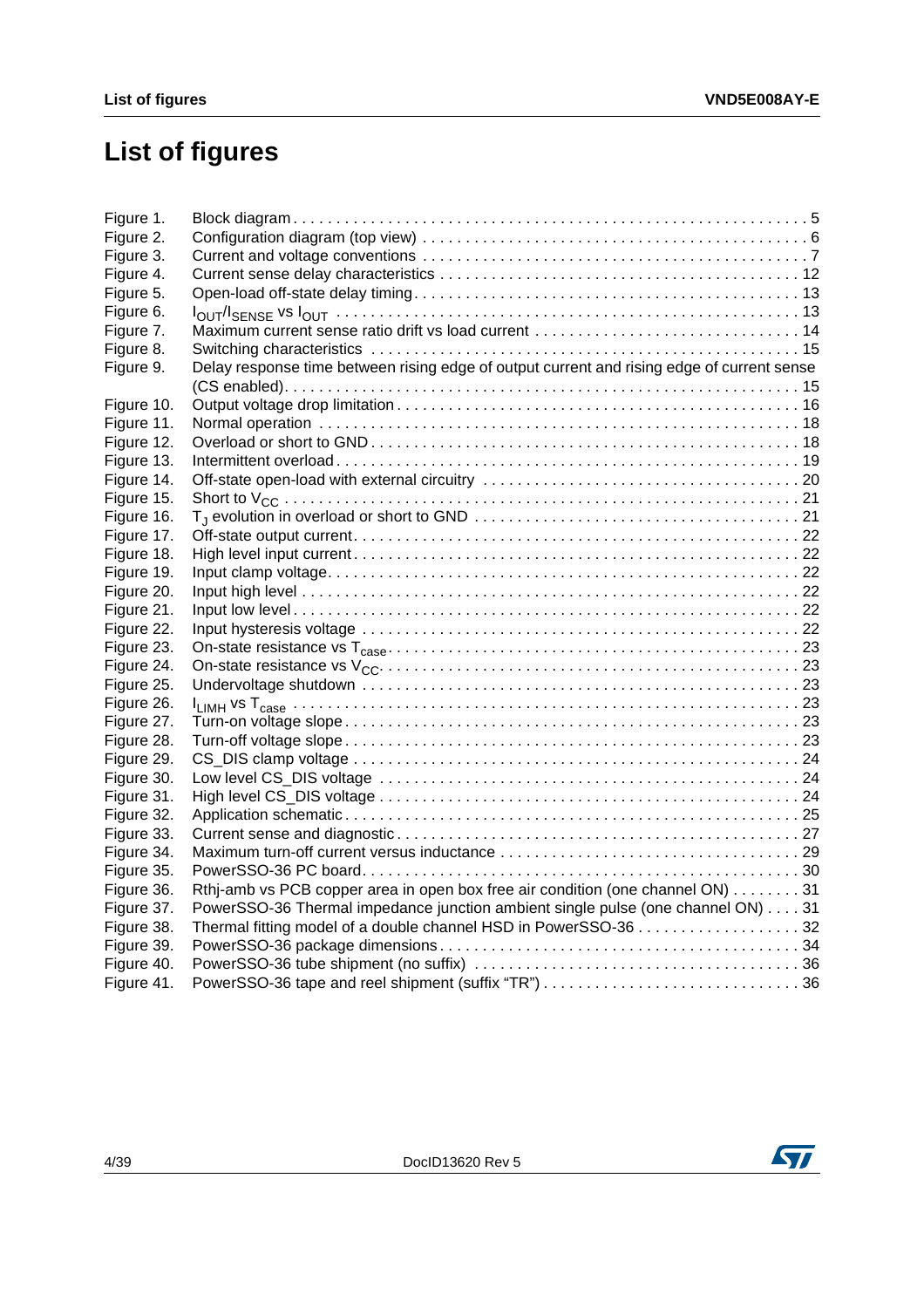<span id="page-4-0"></span> $\overline{\mathbf{1}}$ 

# **Block diagram and pin description**

<span id="page-4-2"></span>

Figure 1. Block diagram

#### **Table 1. Pin function**

<span id="page-4-1"></span>

| <b>Name</b>        | <b>Function</b>                                                                                |
|--------------------|------------------------------------------------------------------------------------------------|
| $V_{CC}$           | Battery connection                                                                             |
| OUT <sub>1.2</sub> | Power output                                                                                   |
| GND                | Ground connection                                                                              |
| $IN_{1,2}$         | Voltage controlled input pin with hysteresis, CMOS compatible. Controls output<br>switch state |
| CS <sub>1.2</sub>  | Analog current sense pin, delivers a current proportional to the load current                  |
| CS DIS             | Active high CMOS compatible pin, to disable the current sense pin                              |

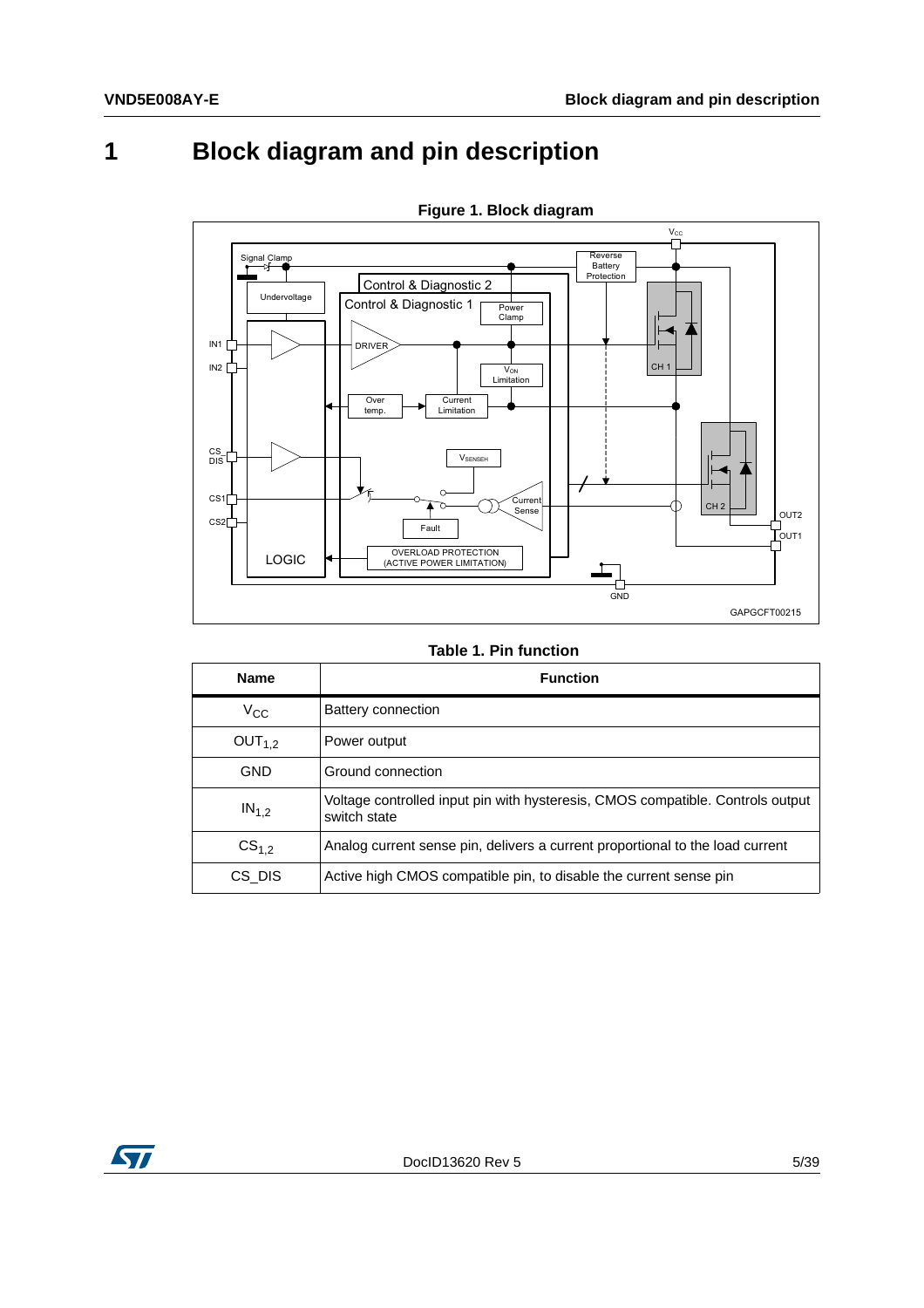<span id="page-5-1"></span>



|  |  | Table 2. Suggested connections for unused and not connected pins |  |  |  |
|--|--|------------------------------------------------------------------|--|--|--|
|--|--|------------------------------------------------------------------|--|--|--|

<span id="page-5-0"></span>

| Connection /<br>pin | <b>Current sense</b>            | N.C. | Output                | Input                            | CS DIS                                    |
|---------------------|---------------------------------|------|-----------------------|----------------------------------|-------------------------------------------|
| Floating            | Not allowed                     |      |                       |                                  |                                           |
| To ground           | Through 1 $K\Omega$<br>resistor | Χ    | <b>Not</b><br>allowed | Through 10 $K\Omega$<br>resistor | Through 10 $\mathsf{K}\Omega$<br>resistor |

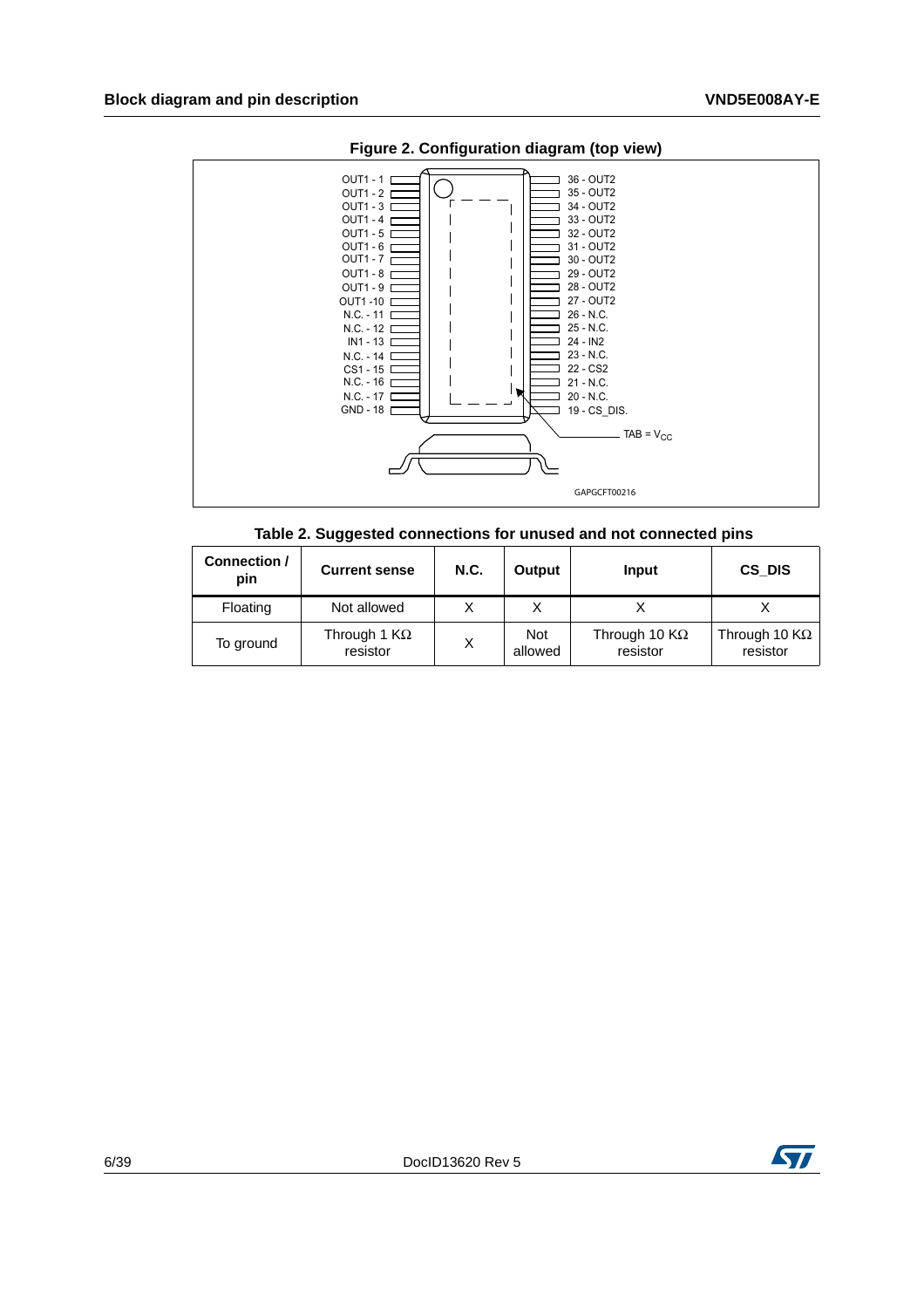# <span id="page-6-0"></span>**2 Electrical specifications**

<span id="page-6-3"></span>



# <span id="page-6-1"></span>**2.1 Absolute maximum ratings**

|  |  | Table 3. Absolute maximum ratings |  |
|--|--|-----------------------------------|--|
|--|--|-----------------------------------|--|

<span id="page-6-2"></span>

| Symbol                                                                                                                                                                                                    | <b>Parameter</b>                                                                                                                        | <b>Value</b>               | Unit        |
|-----------------------------------------------------------------------------------------------------------------------------------------------------------------------------------------------------------|-----------------------------------------------------------------------------------------------------------------------------------------|----------------------------|-------------|
| $V_{\rm CC}$                                                                                                                                                                                              | DC supply voltage                                                                                                                       | 28                         | V           |
| $V_{CCPK}$                                                                                                                                                                                                | Transient supply voltage (T < 400 ms, $R_{\text{LOAD}}$ > 1 $\Omega$ )                                                                  | 41                         | $\vee$      |
| $-V_{CC}$                                                                                                                                                                                                 | Reverse DC supply voltage                                                                                                               | 16                         | $\vee$      |
| $V_{\text{CC}\_\text{LSC}}$                                                                                                                                                                               | Maximum supply voltage for full protection to short-circuit<br>(acc. AEC-Q100-012)                                                      | 18                         | V           |
| $-I_{GND}$                                                                                                                                                                                                | DC reverse ground pin current                                                                                                           | 200                        | mA          |
| $I_{OUT}$                                                                                                                                                                                                 | DC output current                                                                                                                       | Internally limited         | A           |
| $-I_{\rm OUT}$                                                                                                                                                                                            | Reverse DC output current                                                                                                               | 50                         | A           |
| I <sub>IN</sub>                                                                                                                                                                                           | DC input current                                                                                                                        | $-1$ to 10                 | mA          |
| <b>I</b> CSD                                                                                                                                                                                              | DC current sense disable input current                                                                                                  | $-1$ to 10                 | mA          |
| <b>V<sub>CSENSE</sub></b>                                                                                                                                                                                 | Current sense maximum voltage                                                                                                           | $V_{CC} - 41$<br>$+V_{CC}$ | $\vee$<br>V |
| Maximum switching energy (single pulse)<br>(L = 0.85 mH; R <sub>L</sub> = 0 $\Omega$ ; V <sub>bat</sub> = 13.5 V; T <sub>istart</sub> = 150 °C;<br>$E_{MAX}$<br>$I_{\text{OUT}} = I_{\text{limL}}(Type.)$ |                                                                                                                                         | 260                        | mJ          |
| V <sub>ESD</sub>                                                                                                                                                                                          | Electrostatic Discharge (Human Body Model: $R = 1.5 K\Omega$ ;<br>$C = 100 pF$<br>$-VCC$ , OUTPUT<br>- INPUT, CS_DIS<br>- CURRENT SENSE | 5000<br>4000<br>2000       | V           |

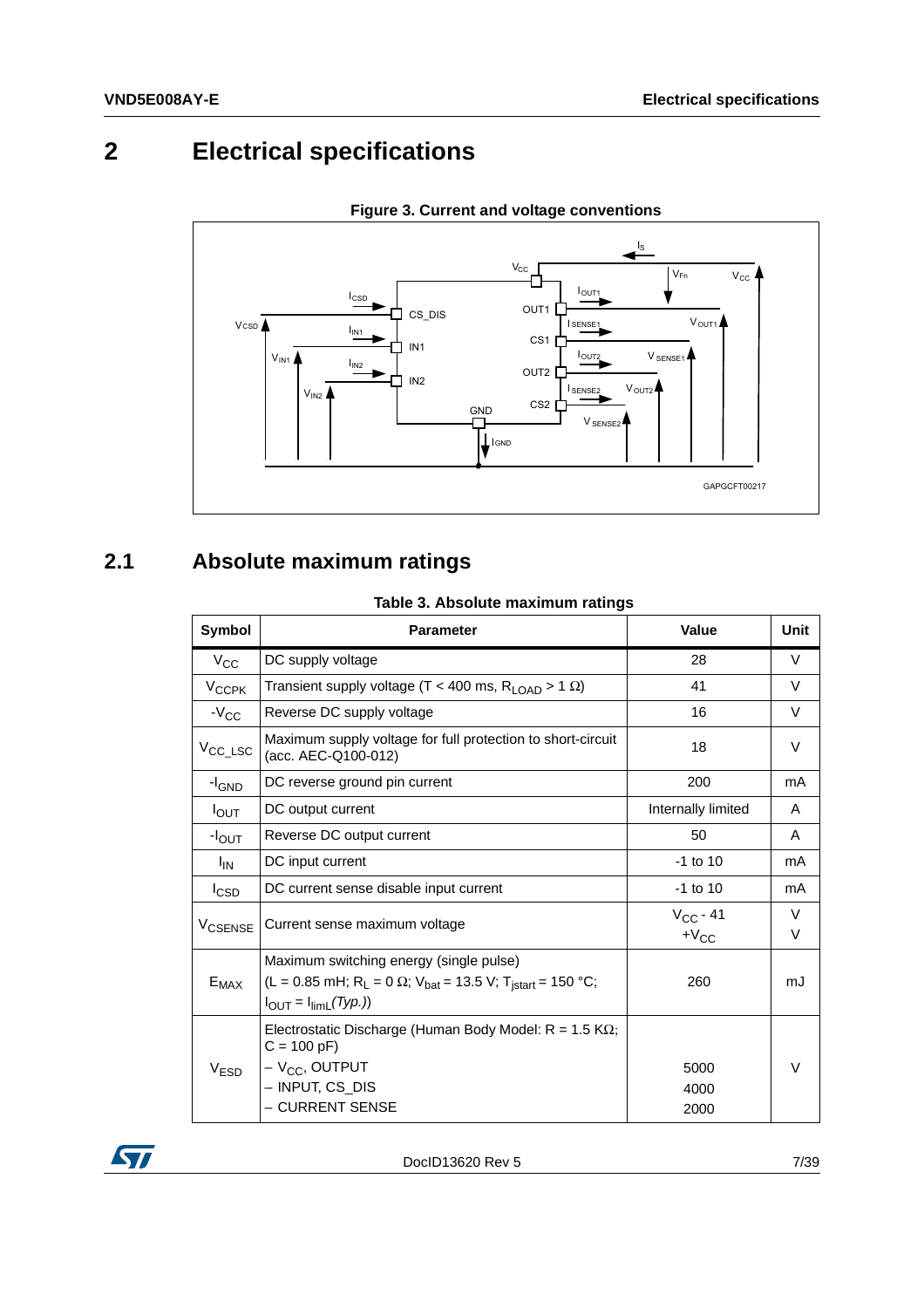| Symbol           | <b>Parameter</b>                       | Value        | Unit |
|------------------|----------------------------------------|--------------|------|
| V <sub>ESD</sub> | Charge device model (CDM-AEC-Q100-011) | 750          |      |
| т.               | Junction operating temperature         | $-40$ to 150 | °C   |
| <sup>I</sup> stg | Storage temperature                    | $-55$ to 150 | °C   |

### **Table 3. Absolute maximum ratings (continued)**

# <span id="page-7-0"></span>**2.2 Thermal data**

#### **Table 4. Thermal data**

<span id="page-7-1"></span>

| Symbol                | <b>Parameter</b>                                                | Max. value                              | Unit |
|-----------------------|-----------------------------------------------------------------|-----------------------------------------|------|
| $R_{\text{thi-case}}$ | Thermal resistance junction-case (MAX) (with one<br>channel ON) | 0.85                                    | °C/W |
| $R_{\text{thi-amb}}$  | Thermal resistance junction-ambient (MAX)                       | See Figure 36 in the<br>Thermal section | °C/W |

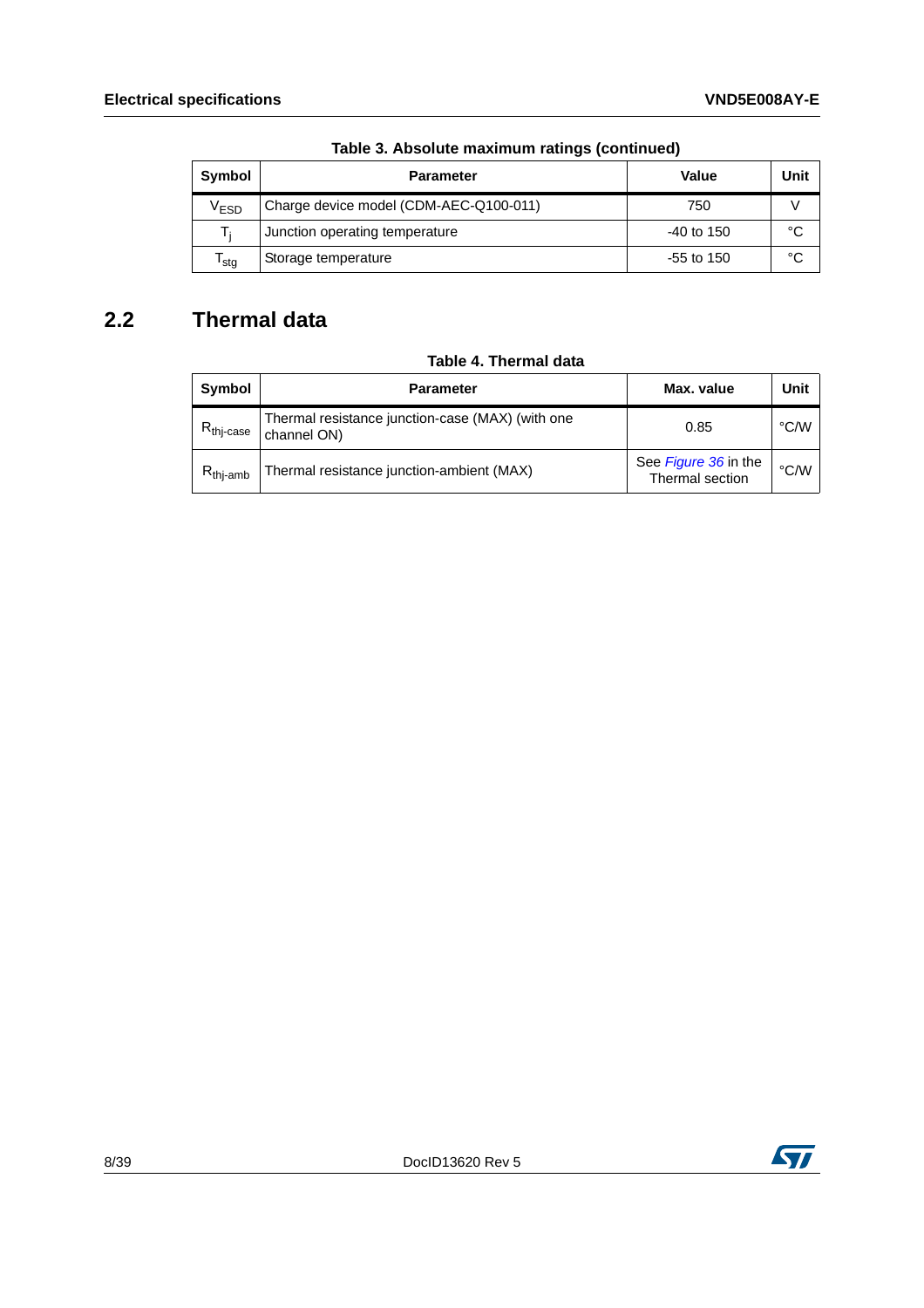# <span id="page-8-0"></span>**2.3 Electrical characteristics**

8 V < V $_{\rm CC}$  < 28 V; -40 °C < T $_{\rm j}$  < 150 °C, unless otherwise specified

<span id="page-8-1"></span>

| Symbol              | <b>Parameter</b>                        | <b>Test conditions</b>                                                                                 | Min. | Typ. | Max.      | Unit      |
|---------------------|-----------------------------------------|--------------------------------------------------------------------------------------------------------|------|------|-----------|-----------|
| $V_{CC}$            | Operating supply voltage                |                                                                                                        | 4.5  | 13   | 28        | V         |
| V <sub>USD</sub>    | Undervoltage shutdown                   |                                                                                                        |      | 3.5  | 4.5       | V         |
| VUSDhyst            | Undervoltage shutdown<br>hysteresis     |                                                                                                        |      | 0.5  |           | V         |
|                     |                                         | $I_{\text{OUT}} = 6 \text{ A}; T_{\text{i}} = 25 \text{ °C}$                                           |      | 8    |           | $m\Omega$ |
| $R_{ON}$            | ON-state resistance                     | $I_{OUT} = 6$ A; T <sub>i</sub> = 150 °C                                                               |      |      | 15        | $m\Omega$ |
|                     |                                         | $I_{\text{OUT}} = 6$ A; $V_{\text{CC}} = 5$ V; T <sub>i</sub> = 25 °C                                  |      |      | 11        | $m\Omega$ |
| R <sub>ON REV</sub> | Reverse battery ON-state<br>resistance  | $V_{CC}$ = -13 V; $I_{OUIT}$ = -6 A;<br>$T_i = 25 °C$                                                  |      | 8    |           | $m\Omega$ |
| $V_{\text{clamp}}$  | Clamp Voltage                           | $I_S = 20$ mA                                                                                          | 41   | 46   | 52        | V         |
|                     | Supply current                          | Off-state; $V_{CC}$ = 13 V; T <sub>i</sub> = 25 °C;<br>$V_{IN} = V_{OUIT} = V_{SENSE} = V_{CSD} = 0$ V |      | 2(1) | $5^{(1)}$ | μA        |
| $I_{\rm S}$         |                                         | On-state; $V_{CC}$ = 13 V; $V_{IN}$ = 5 V;<br>$I_{OUT} = 0$ A                                          |      | 3.5  | 6.5       | mA        |
| $I_{L(off)}$        | Off-state output current <sup>(2)</sup> | $V_{IN}$ = $V_{OUIT}$ = 0 V; $V_{CC}$ = 13 V;<br>$T_i = 25 °C$                                         | 0    | 0.01 | 3         | μA        |
|                     |                                         | $V_{IN} = V_{OUIT} = 0$ V; $V_{CC} = 13$ V;<br>$T_i = 125 °C$                                          |      |      | 5         | μA        |

| Table 5. Power section |  |  |  |  |
|------------------------|--|--|--|--|
|------------------------|--|--|--|--|

1. PowerMOS leakage included.

2. For each channel.

|  | Table 6. Switching (V <sub>CC</sub> = 13V; T <sub>j</sub> = 25°C) |  |  |
|--|-------------------------------------------------------------------|--|--|
|  |                                                                   |  |  |

<span id="page-8-2"></span>

| Symbol                        | <b>Parameter</b>                        | <b>Test conditions</b>                      | Min. | Typ.             | Max. | Unit      |
|-------------------------------|-----------------------------------------|---------------------------------------------|------|------------------|------|-----------|
| $t_{d(on)}$                   | Turn-on delay time                      | $R_1 = 2.2 \Omega$ (see <i>Figure 8</i> )   |      | 30               |      | μs        |
| $t_{d(off)}$                  | Turn-off delay time                     | $R_1$ = 2.2 $\Omega$ (see <i>Figure 8</i> ) |      | 15               |      | μs        |
| $(dV_{OUT}/dt)$<br>on         | Turn-on voltage<br>slope                | $R_1 = 2.2 \Omega$                          |      | See<br>Figure 23 |      | $V/\mu s$ |
| $(dV_{\text{OUT}}/dt)$<br>off | Turn-off voltage<br>slope               | $R_1 = 2.2 \Omega$                          |      | See<br>Figure 24 |      | $V/\mu s$ |
| W <sub>ON</sub>               | Switching energy<br>losses during twon  | $R_1 = 2.2 \Omega$ (see Figure 8)           |      | 1.2              |      | mJ        |
| WOFF                          | Switching energy<br>losses during twoff | $R_1$ = 2.2 $\Omega$ (see Figure 8)         |      | 0.43             |      | mJ        |

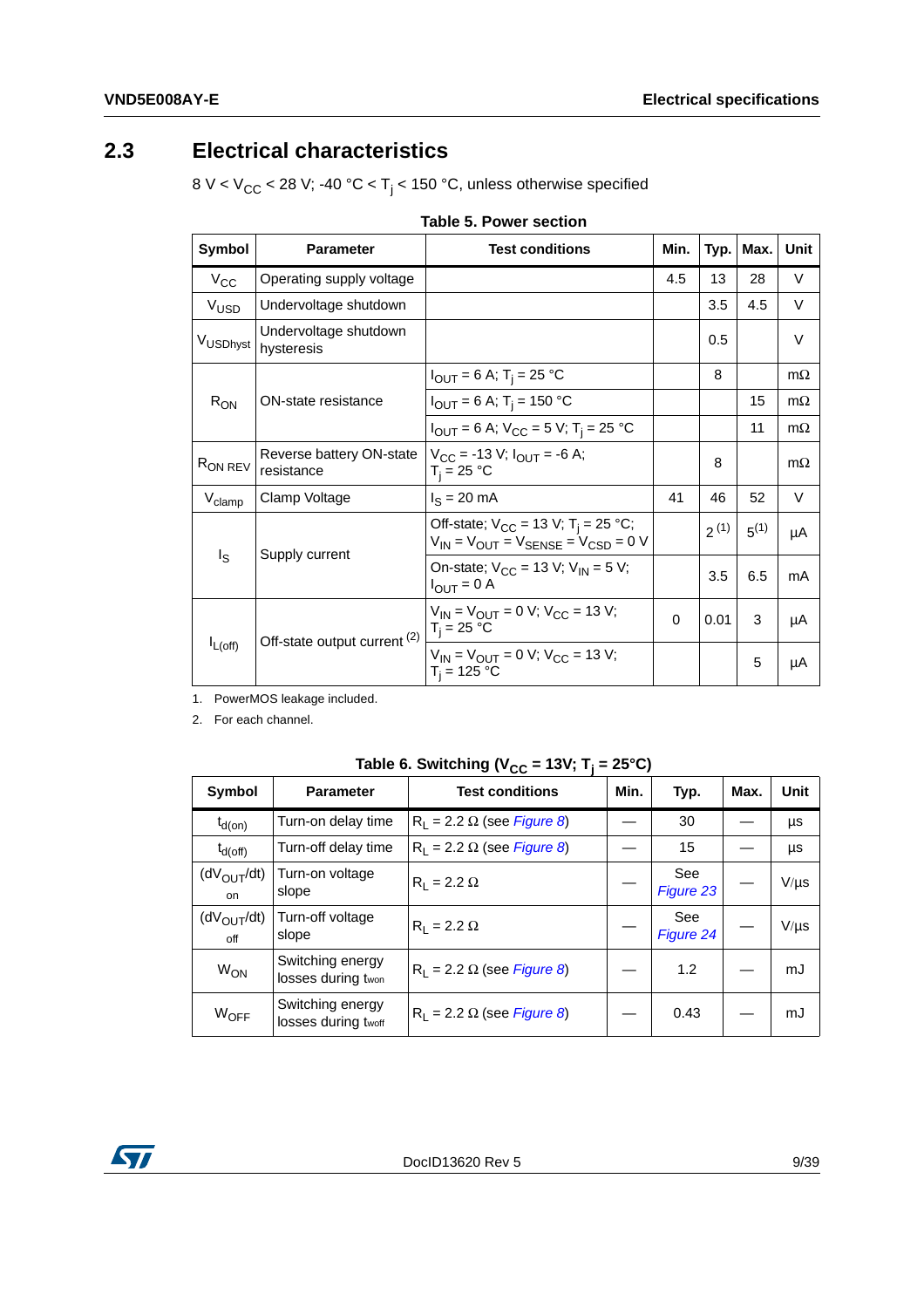<span id="page-9-0"></span>

| Symbol                    | <b>Parameter</b>                                                                 | - - - - uu<br><b>Test conditions</b>                                                                                               | Min.         | Typ.                              | Max.         | Unit |
|---------------------------|----------------------------------------------------------------------------------|------------------------------------------------------------------------------------------------------------------------------------|--------------|-----------------------------------|--------------|------|
| $K_0$                     | <b>IOUT/ISENSE</b>                                                               | $I_{\text{OUT}} = 0.25$ A; $V_{\text{SENSE}} = 0.5$ V<br>$T_i = -40 °C150 °C$                                                      | 3658         | 6000 8926                         |              |      |
| $K_1$                     | <b>IOUT/ISENSE</b>                                                               | $I_{\text{OUT}} = 6$ A; $V_{\text{SENSE}} = 0.5$ V<br>$T_i = -40 °C150 °C$<br>$T_i = 25 °C150 °C$                                  |              | 3910<br>6000 8928<br>4336<br>6000 | 8044         |      |
| $dK_1/K_1^{(1)}$          | Current sense ratio drift                                                        | $I_{\text{OUT}}$ = 6 A; $V_{\text{SENSE}}$ = 0.5 V<br>$V_{\text{CSD}} = 0$ V;<br>T <sub>J</sub> = -40 °C to 150 °C                 |              |                                   | 12           | $\%$ |
| $K_2$                     | <b>IOUT/ISENSE</b>                                                               | $I_{\text{OUT}}$ = 10 A; $V_{\text{SENSE}}$ = 4 V<br>$T_i = -40 °C150 °C$<br>$T_i = 25 °C150 °C$<br>5298                           |              | 4948 6000 7372<br>6000            | 6762         |      |
| $dK_2/K_2^{(1)}$          | Current sense ratio drift                                                        | $I_{OUIT}$ = 10 A; $V_{SENSE}$ = 4 V;<br>$V_{\text{CSD}} = 0$ V;<br>$T_i = -40$ °C to 150 °C                                       |              |                                   | 7            | $\%$ |
| $K_3$                     | <b>IOUT/ISENSE</b>                                                               | $I_{\text{OUT}}$ = 25 A; $V_{\text{SENSE}}$ = 4 V<br>$T_i = -40 °C150 °C$<br>$T_i = 25 °C150 °C$                                   | 5455<br>5535 | 6000<br>6000                      | 6762<br>6282 |      |
| $dK_3/K_3^{(1)}$          | Current sense ratio drift                                                        | $I_{\text{OUT}}$ = 25 A; $V_{\text{SENSE}}$ = 4 V;<br>$V_{CSD} = 0V$ ;<br>$T_i = -40$ °C to 150 °C                                 | -5           |                                   | 5            | $\%$ |
|                           |                                                                                  | $I_{\text{OUT}} = 0$ A; $V_{\text{SENSE}} = 0$ V;<br>$V_{\text{CSD}} = 5 V$ ; $V_{\text{IN}} = 0 V$ ;<br>$T_i = -40 °C150 °C$      | 0            |                                   | 1            | μA   |
| <b>ISENSE0</b>            | Analog sense leakage<br>current                                                  | $V_{\text{CSD}} = 0$ V; $V_{\text{IN}} = 5$ V;<br>$T_i = -40 °C150 °C$                                                             | 0            |                                   | 2            | μA   |
|                           |                                                                                  | $I_{\text{OUT}} = 6$ A; $V_{\text{SENSE}} = 0$ V;<br>$V_{\text{CSD}} = V_{\text{IN}} = 5 V;$                                       | 0            |                                   | 1            | μA   |
| V <sub>SENSE</sub>        | Max analog sense output<br>voltage                                               | $I_{OUIT}$ = 15 A; $V_{CSD}$ = 0 V                                                                                                 | 5            |                                   |              | V    |
| <b>V<sub>SENSEH</sub></b> | Analog sense output<br>voltage in<br>overtemperature<br>condition <sup>(2)</sup> | $V_{CC}$ = 13 V; $R_{SENSE}$ = 10 K $\Omega$                                                                                       |              | 8                                 |              | V    |
| <b>I</b> SENSEH           | Analog sense output<br>current in<br>overtemperature<br>condition <sup>(2)</sup> | $V_{CC}$ = 13 V; $V_{SENSE}$ = 5 V                                                                                                 |              | 9                                 |              | mA   |
| t <sub>DSENSE1H</sub>     | Delay Response time<br>from falling edge of<br>CS_DIS pin                        | $V_{\text{SFNSF}}$ < 4 V, 1.5 A < $I_{\text{OUT}}$ < 25 A<br>$I_{\text{SENSE}}$ = 90 % of $I_{\text{SENSE max}}$<br>(see Figure 4) |              | 50                                | 100          | μs   |

Table 7. Current sense  $(8 V < V_{CC} < 18 V)$ 

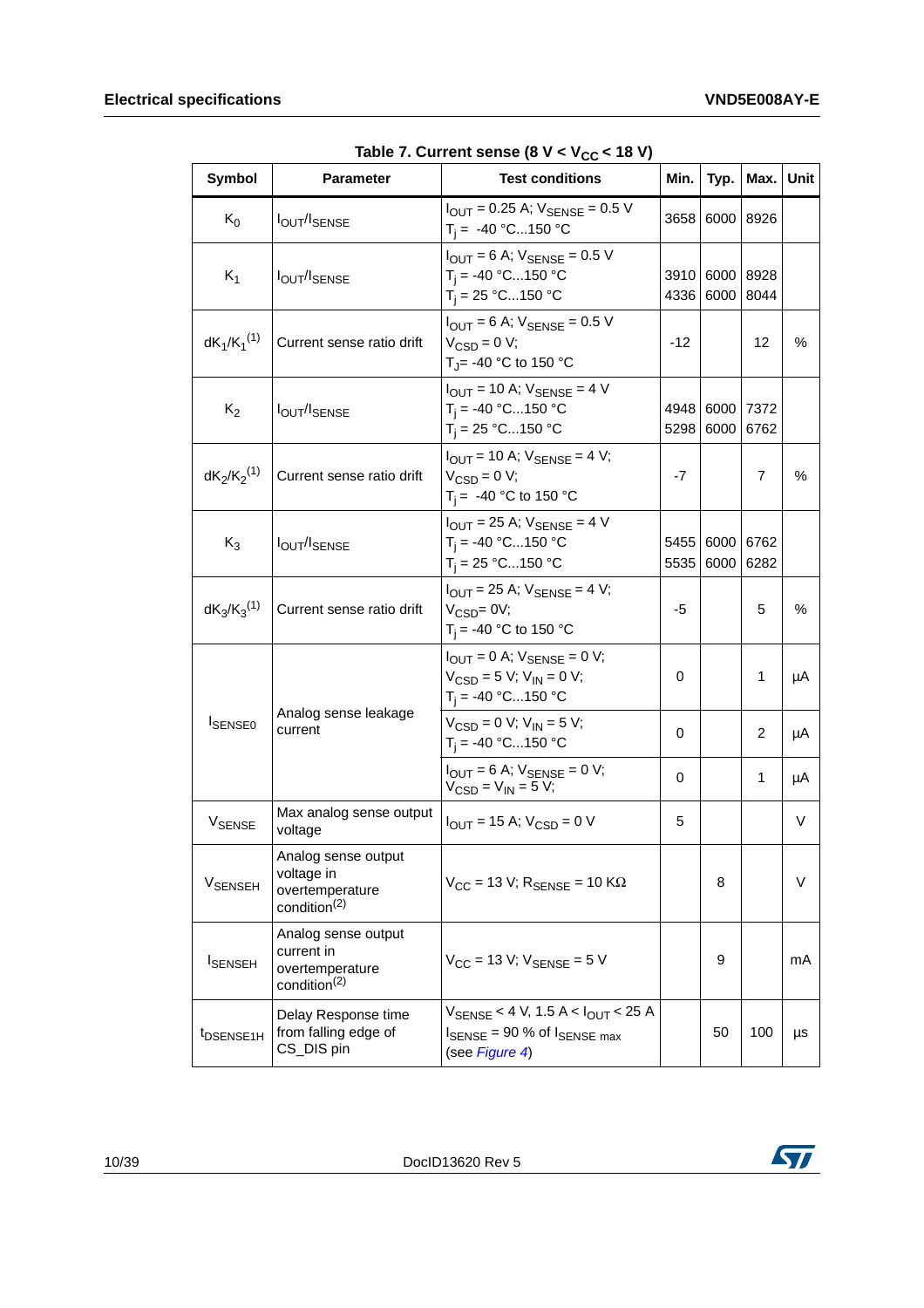| Symbol                         | <b>Parameter</b>                                                                                    | <b>Test conditions</b>                                                                                                                                                         | Min. | Typ. | Max. | Unit |
|--------------------------------|-----------------------------------------------------------------------------------------------------|--------------------------------------------------------------------------------------------------------------------------------------------------------------------------------|------|------|------|------|
| <sup>t</sup> DSENSE1L          | Delay Response time<br>from rising edge of<br>CS_DIS pin                                            | V <sub>SENSE</sub> < 4 V, 1.5 A < I <sub>OUT</sub> < 25 A<br>$I_{\text{SENSE}}$ = 10 % of $I_{\text{SENSE max}}$<br>(see Figure 4)                                             |      | 5    | 20   | μs   |
| <sup>t</sup> DSENSE2H          | Delay Response time<br>from rising edge of<br><b>INPUT</b> pin                                      | V <sub>SENSE</sub> < 4 V, 1.5 A < I <sub>OUT</sub> < 25 A<br>$I_{\text{SENSE}}$ = 90 % of $I_{\text{SENSE max}}$<br>(see Figure 4)                                             |      | 70   | 300  | μs   |
| $\Delta t$ <sub>DSENSE2H</sub> | Delay response time<br>between rising edge of<br>output current and rising<br>edge of current sense | $V_{\text{SENSE}}$ < 4 V,<br>$I_{\text{SENSE}}$ = 90 % of $I_{\text{SENSEMAX}}$<br>$I_{\text{OUT}}$ = 90 % of $I_{\text{OUTMAX}}$<br>$I_{\text{OUTMAX}} = 5$ A (see Figure 11) |      |      | 300  | μs   |
| <sup>t</sup> DSENSE2L          | Delay Response time<br>from falling edge of<br><b>INPUT</b> pin                                     | V <sub>SENSE</sub> < 4 V, 1.5 A < I <sub>OUT</sub> < 25 A<br>$I_{\text{SENSE}}$ = 10 % of $I_{\text{SENSE max}}$<br>(see Figure 4)                                             |      | 100  | 250  | μs   |

Table 7. Current sense ( $8 V < V_{CC} < 18 V$ ) (continued)

1. Parameter guaranteed by design; it is not tested.

2. Fault condition includes: power limitation, overtemperature and open load OFF-state detection.

<span id="page-10-0"></span>

| Symbol              | <b>Parameter</b>                                                | <b>Test conditions</b>                                                                                            | Min    | Typ | <b>Max</b> | Unit |
|---------------------|-----------------------------------------------------------------|-------------------------------------------------------------------------------------------------------------------|--------|-----|------------|------|
| $V_{OL}$            | Open-load off-state voltage<br>detection threshold              | $V_{IN} = 0 V$                                                                                                    | 2      |     | 4          |      |
| <sup>t</sup> DSTKON | Output short circuit to $V_{CC}$<br>detection delay at turn-off | See Figure 5                                                                                                      | 180    |     | 1200       | μs   |
| $L$ (off2)r         | Off-state output current at<br>$V_{\text{OUT}} = 4 V$           | $V_{IN}$ = 0V; $V_{SENSE}$ = 0 V;<br>$V_{\text{OUT}}$ rising from 0 V to 4 V                                      | $-120$ |     | 90         | μA   |
| $L$ (off2)f         | Off-state output current at<br>$V_{OUIT} = 2 V$                 | $V_{IN} = 0V$ ;<br>$V_{\text{SENSE}} = V_{\text{SENSEH}}$<br>$V_{\text{OUT}}$ falling from $V_{\text{CC}}$ to 2 V | -50    |     | 90         | μA   |

### Table 8. Open-load detection  $(8 V < V_{CC} < 18 V)$

### **Table 9. Protections (1)**

<span id="page-10-1"></span>

| Symbol                      | <b>Parameter</b>                                | <b>Test conditions</b>                                              | Min.        | Typ.           | Max. | <b>Unit</b> |
|-----------------------------|-------------------------------------------------|---------------------------------------------------------------------|-------------|----------------|------|-------------|
|                             | DC short circuit                                | $V_{\rm CC}$ = 13 V                                                 | 53          | 76             | 106  | A           |
| <sup>I</sup> limH           | current                                         | $5 V < V_{CC}$ < 18 V                                               |             |                | 106  | A           |
| <b>I</b> limL               | Short circuit current<br>during thermal cycling | $V_{CC}$ = 13 V; T <sub>R</sub> < T <sub>i</sub> < T <sub>TSD</sub> |             | 21             |      | A           |
| $\mathsf{T}_{\mathsf{TSD}}$ | Shutdown<br>temperature                         |                                                                     | 150         | 175            | 200  | °C          |
| $\mathsf{T}_{\mathsf{R}}$   | Reset temperature                               |                                                                     | $T_{RS}$ +1 | $T_{RS}$<br>+5 |      | °C          |
| $\mathsf{T}_{\mathsf{RS}}$  | Thermal reset of<br><b>STATUS</b>               |                                                                     | 135         |                |      | °C          |

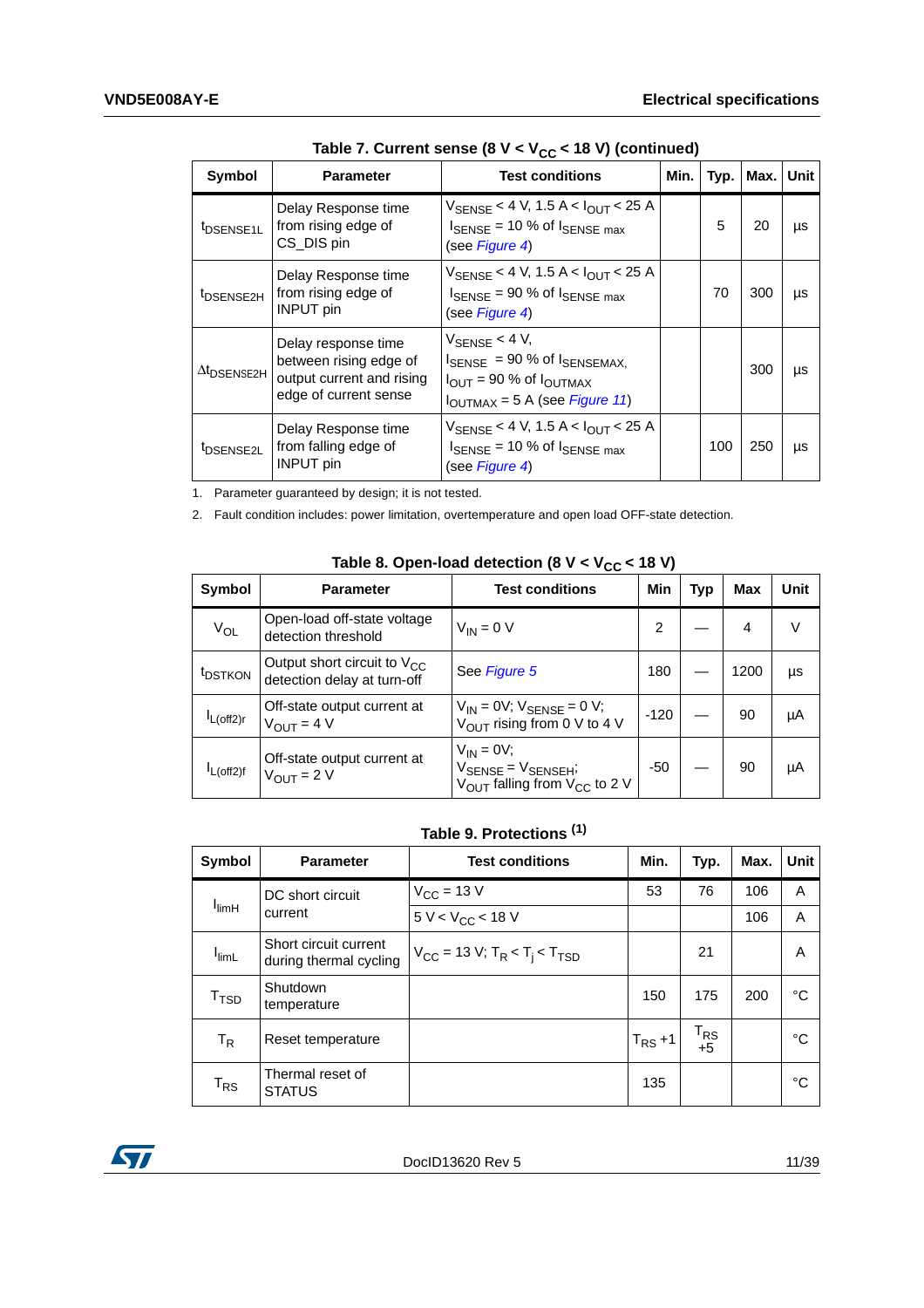| <b>Symbol</b>                                             | <b>Parameter</b>                                        | Test conditions                                                                                  | Min.           | Typ.             | Max.                 | Unit |
|-----------------------------------------------------------|---------------------------------------------------------|--------------------------------------------------------------------------------------------------|----------------|------------------|----------------------|------|
| $\mathsf{T}_{\mathsf{H} \mathsf{Y}\mathsf{S} \mathsf{T}}$ | Thermal hysteresis<br>$(T_{\text{TSD}} - T_{\text{R}})$ |                                                                                                  |                |                  |                      | °C   |
| V <sub>DEMAG</sub>                                        | Turn-off output voltage<br>clamp                        | $I_{\text{OUT}} = 2$ A; $V_{\text{IN}} = 0$ ; L = 6 mH                                           | $V_{CC}$<br>29 | $V_{CC}$ -<br>32 | $V_{\rm CC}$ -<br>36 | V    |
| V <sub>ON</sub>                                           | Output voltage drop<br>limitation                       | $I_{\text{OUT}} = 0.4 \text{ A}; T_{\text{i}} = -40 \text{ °C}150 \text{ °C}$<br>(see Figure 10) |                | 25               |                      | mV   |

**Table 9. Protections (1) (continued)**

1. To ensure long term reliability under heavy overload or short circuit conditions, protection and related diagnostic signals must be used together with a proper software strategy. If the device is subjected to abnormal conditions, this software must limit the duration and number of activation cycles.

<span id="page-11-0"></span>

| Symbol                | <b>Parameter</b>          | <b>Test conditions</b>          | Min. | Typ.   | Max.           | Unit |
|-----------------------|---------------------------|---------------------------------|------|--------|----------------|------|
| $V_{IL}$              | Input low level voltage   |                                 |      |        | 0.9            | V    |
| I <sub>IL</sub>       | Low level input current   | $V_{IN} = 0.9 V$                | 1    |        |                | μA   |
| $V_{\text{IH}}$       | Input high level voltage  |                                 | 2.1  |        |                | V    |
| ŀщ                    | High level input current  | $V_{IN} = 2.1 V$                |      |        | 10             | μA   |
| $V_{I(hyst)}$         | Input hysteresis voltage  |                                 | 0.25 |        |                | V    |
|                       | Input clamp voltage       | $I_{IN}$ = 1 mA                 | 5.5  |        | $\overline{7}$ | V    |
| $V_{ICL}$             |                           | $I_{IN} = -1$ mA                |      | $-0.7$ |                | V    |
| V <sub>CSDL</sub>     | CS_DIS low level voltage  |                                 |      |        | 0.9            | V    |
| <b>I</b> CSDL         | Low level CS_DIS current  | $V_{\text{CSD}} = 0.9 V$        | 1    |        |                | μA   |
| $V_{\text{CSDH}}$     | CS_DIS high level voltage |                                 | 2.1  |        |                | V    |
| <b>I</b> CSDH         | High level CS_DIS current | $V_{CSD} = 2.1 V$               |      |        | 10             | μA   |
| V <sub>CSD(hyst</sub> | CS_DIS hysteresis voltage |                                 | 0.25 |        |                | V    |
|                       | CS_DIS clamp voltage      | $I_{\text{CSD}} = 1 \text{ mA}$ | 5.5  |        | $\overline{7}$ | V    |
| V <sub>CSCL</sub>     |                           | $I_{CSD} = -1$ mA               |      | $-0.7$ |                | V    |

#### **Table 10. Logic input**



<span id="page-11-1"></span>

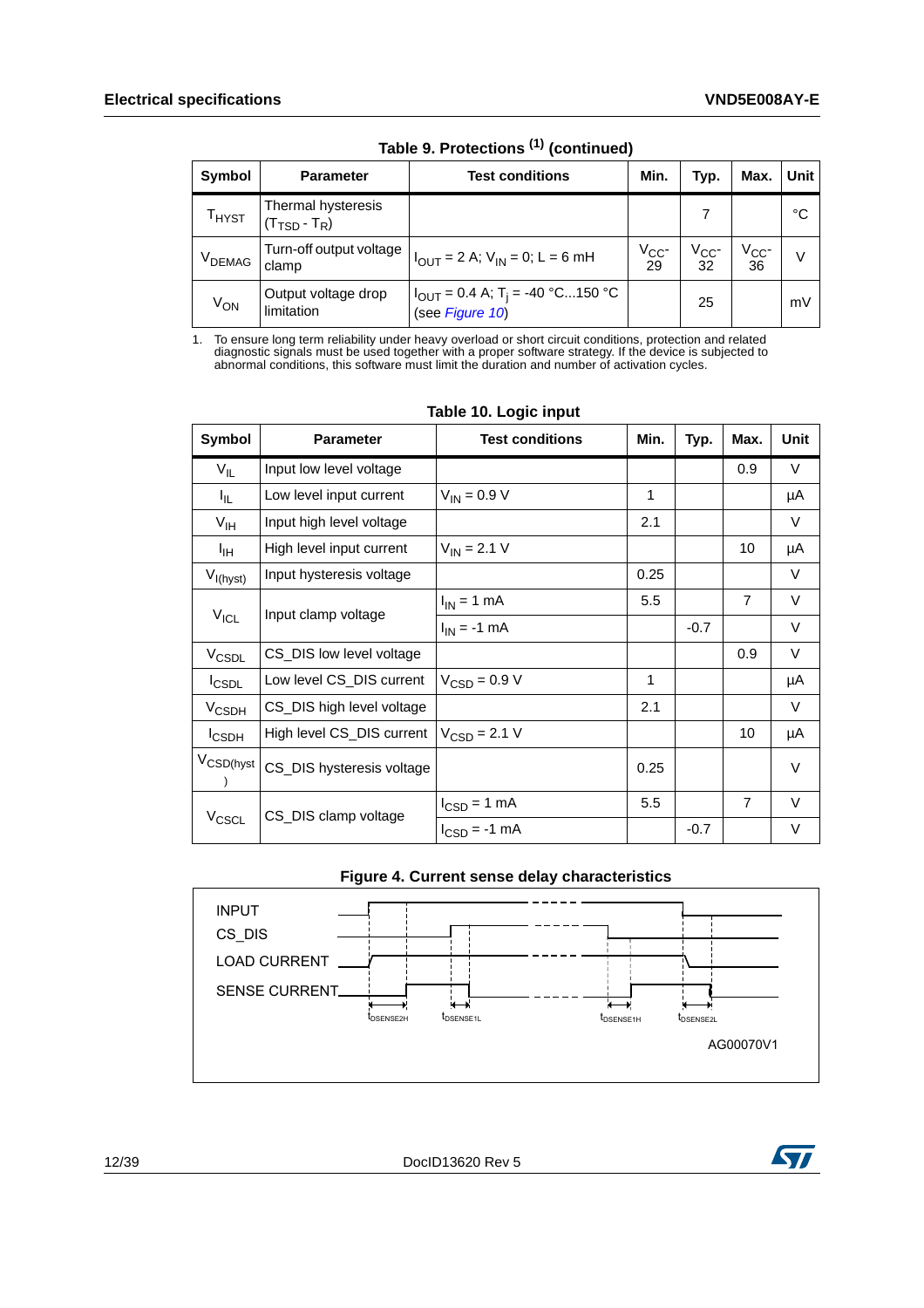<span id="page-12-0"></span>

<span id="page-12-1"></span>

Figure 6. I<sub>OUT</sub>/I<sub>SENSE</sub> vs I<sub>OUT</sub>

![](_page_12_Picture_5.jpeg)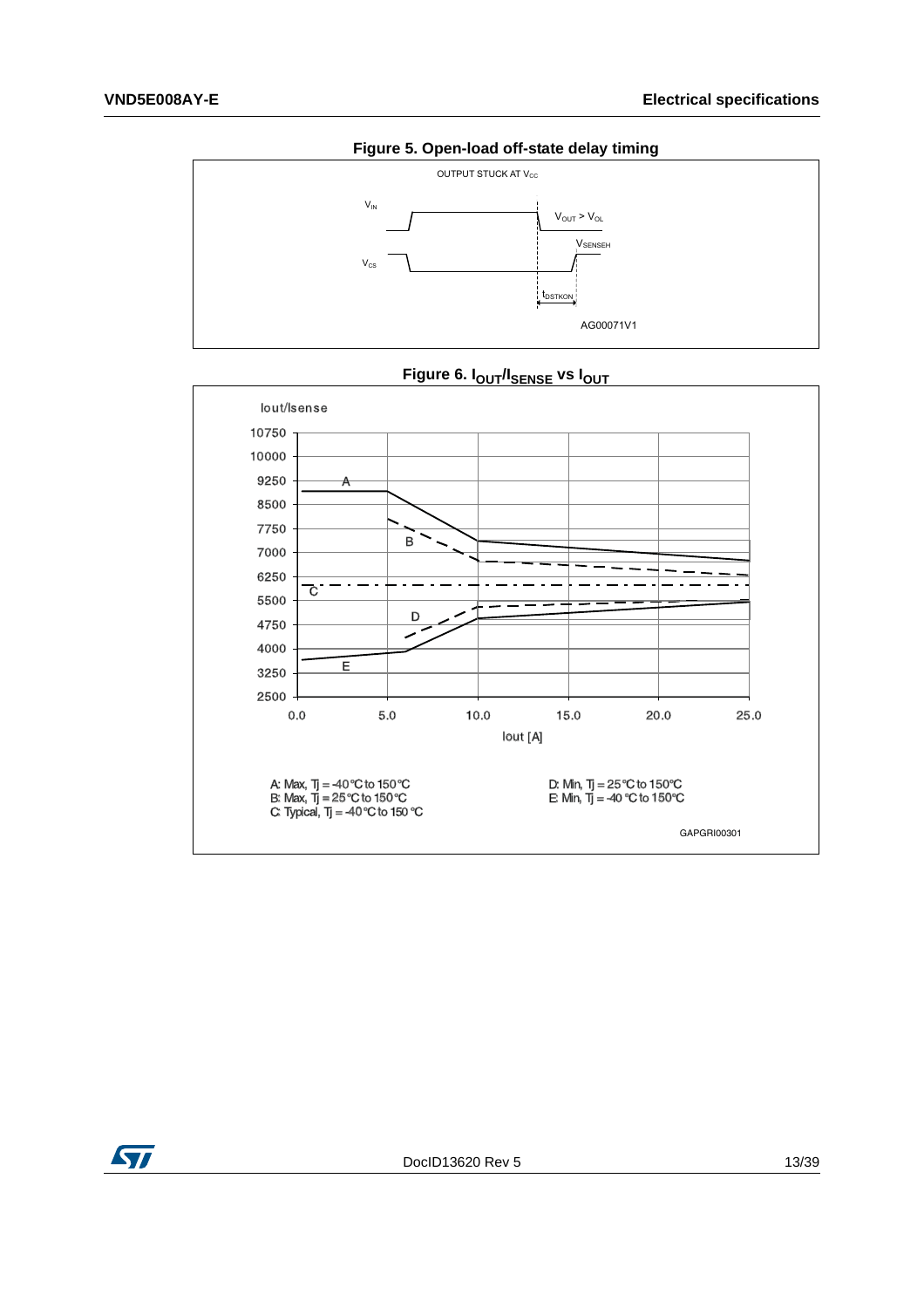<span id="page-13-1"></span>![](_page_13_Figure_2.jpeg)

**Figure 7. Maximum current sense ratio drift vs load current**

#### **Table 11. Truth table**

<span id="page-13-0"></span>

| <b>Conditions</b>                                            | <b>Input</b> | Output                                                      | Sense ( $V_{CSD} = 0 V$ ) <sup>(1)</sup> |
|--------------------------------------------------------------|--------------|-------------------------------------------------------------|------------------------------------------|
| Normal operation                                             | н            | н                                                           | $\Omega$<br>Nominal                      |
| Overtemperature                                              | н            |                                                             | $\Omega$<br><b>V<sub>SENSEH</sub></b>    |
| Undervoltage                                                 | н            |                                                             | U<br>0                                   |
| Overload                                                     | H<br>н       | X<br>(no power limitation)<br>Cycling<br>(power limitation) | Nominal<br><b>V<sub>SENSEH</sub></b>     |
| Short circuit to GND<br>(Power limitation)                   | н            |                                                             | $\Omega$<br><b>VSENSEH</b>               |
| Open-load off-state<br>(with external pull up)               |              | Н                                                           | VSENSEH                                  |
| Short circuit to $V_{CC}$ (external<br>pull up disconnected) | н            | H<br>н                                                      | <b>V<sub>SENSEH</sub></b><br>< Nominal   |
| Negative output voltage<br>clamp                             |              |                                                             | $\Omega$                                 |

1. If the V<sub>CSD</sub> is high, the SENSE output is at a high impedance, its potential depends on leakage currents and external circuit.

![](_page_13_Picture_8.jpeg)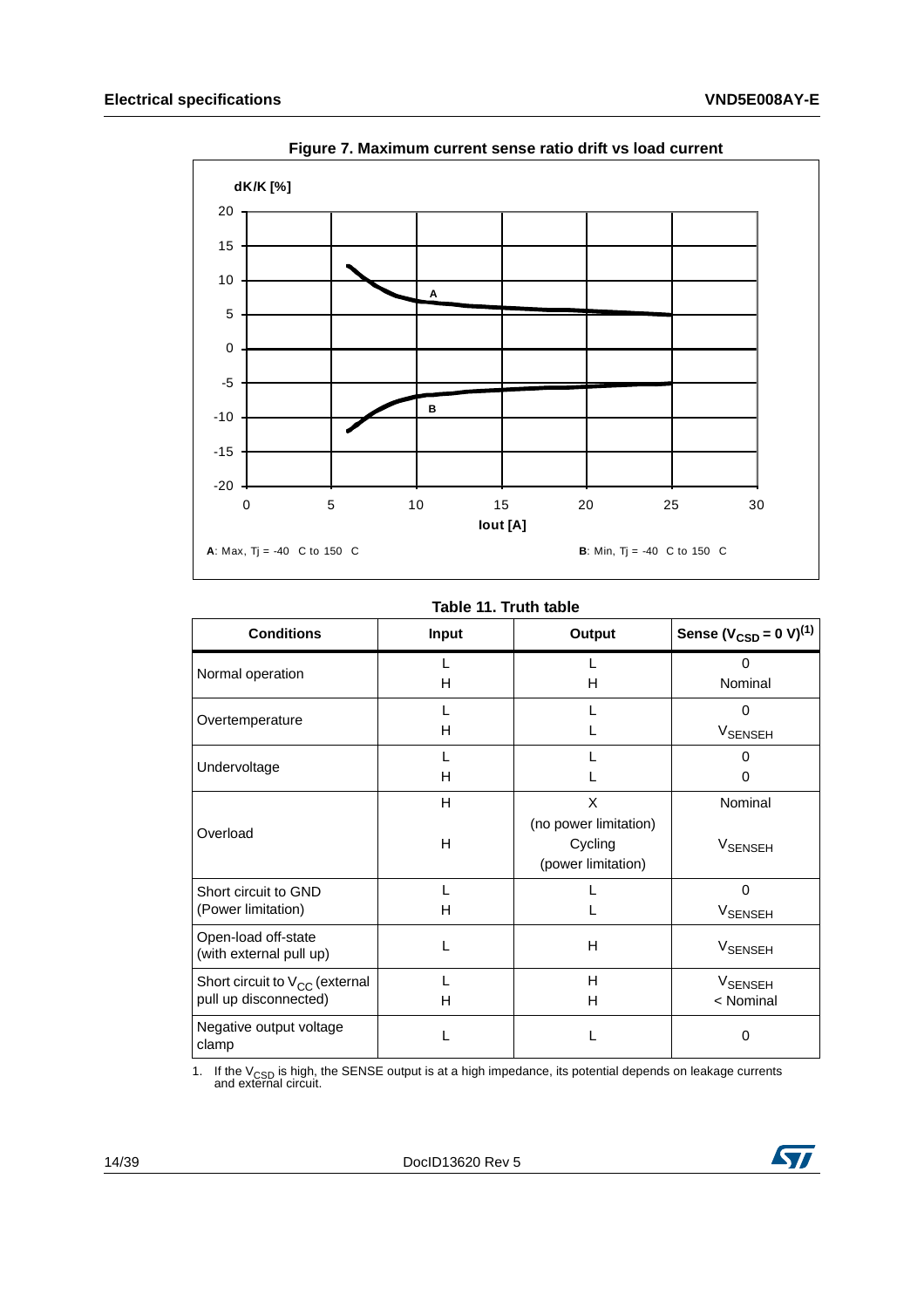<span id="page-14-0"></span>![](_page_14_Figure_2.jpeg)

<span id="page-14-1"></span>**Figure 9. Delay response time between rising edge of output current and rising edge of current sense (CS enabled)**

![](_page_14_Figure_4.jpeg)

![](_page_14_Picture_5.jpeg)

DocID13620 Rev 5 15/[39](#page-38-0)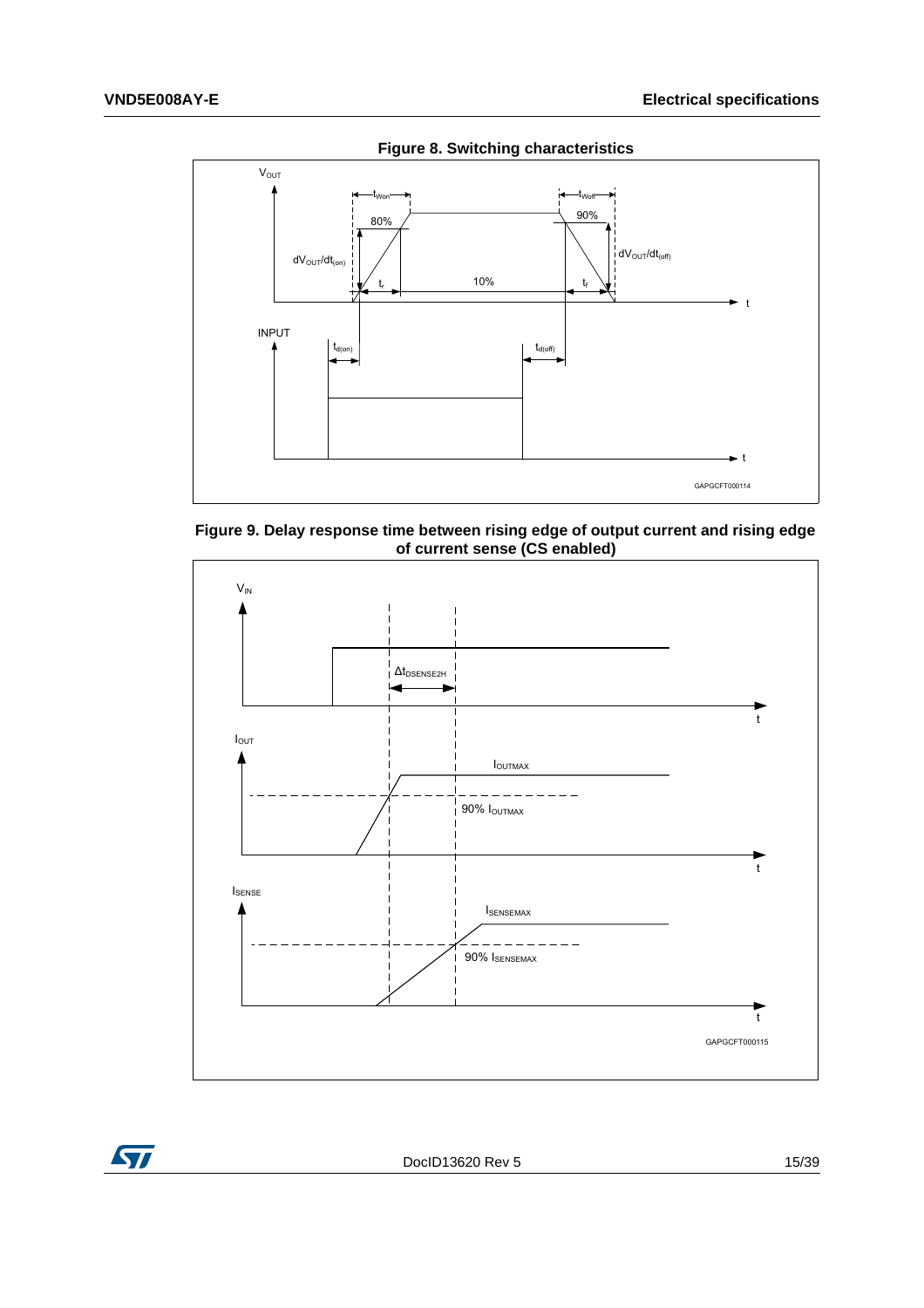<span id="page-15-0"></span>![](_page_15_Figure_2.jpeg)

### Figure 10. Output voltage drop limitation

![](_page_15_Picture_6.jpeg)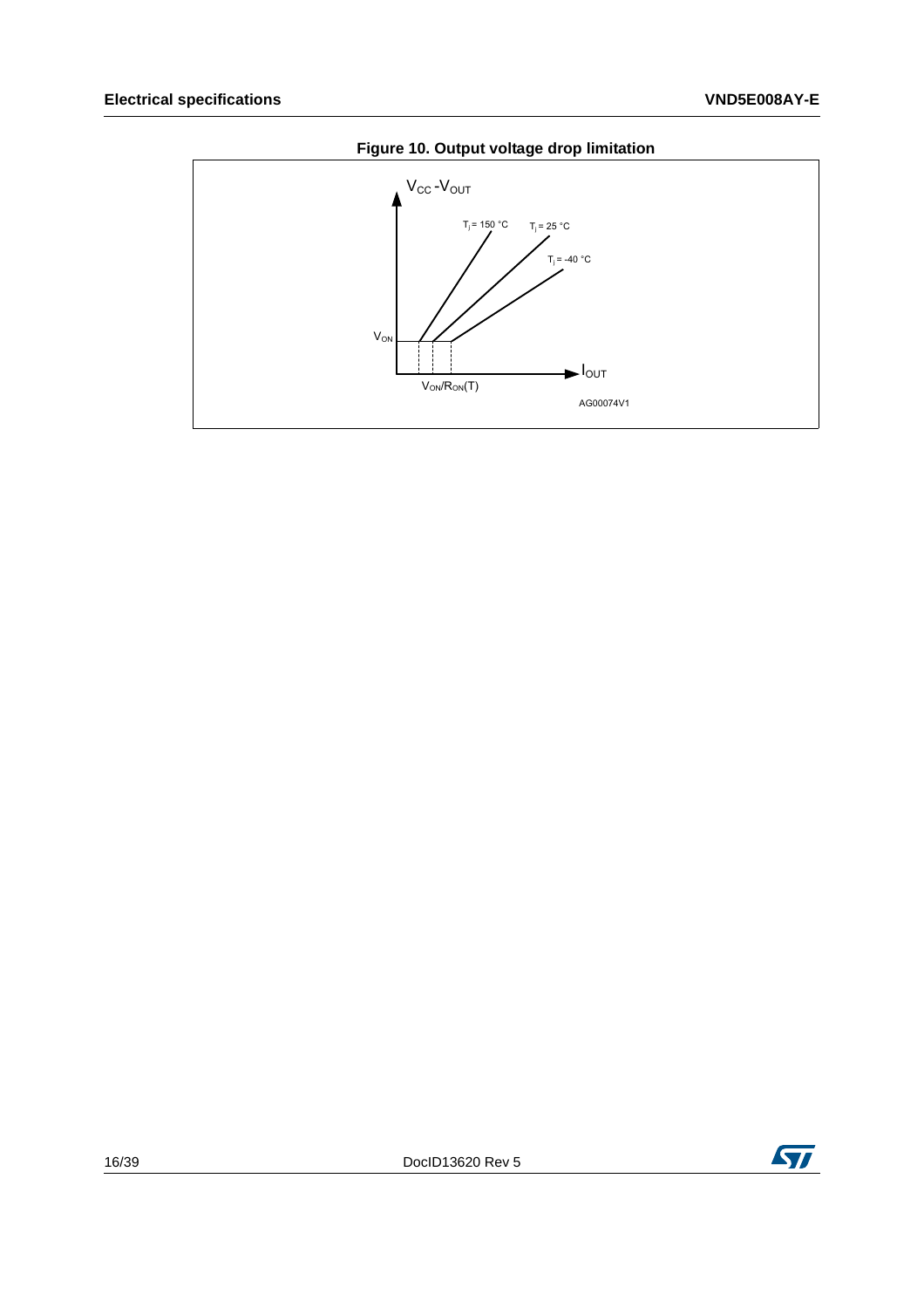<span id="page-16-0"></span>

| ISO 7637-2:<br>2004(E) | Test levels <sup>(1)</sup> |         | Number of               | <b>Burst cycle/pulse</b> | Delays and      |                     |
|------------------------|----------------------------|---------|-------------------------|--------------------------|-----------------|---------------------|
| <b>Test pulse</b>      | $\mathbf{III}$             | IV      | pulses or<br>test times |                          | repetition time | impedance           |
| 1                      | $-75V$                     | $-100V$ | 5000<br>pulses          | 0.5s                     | 5 <sub>s</sub>  | 2 ms, 10 $\Omega$   |
| 2a                     | $+37V$                     | $+50V$  | 5000<br>pulses          | 0.2 s                    | 5 <sub>s</sub>  | 50 µs, 2 $\Omega$   |
| За                     | $-100V$                    | $-150V$ | 1h                      | 90 ms                    | $100$ ms        | 0.1 µs, 50 $\Omega$ |
| 3b                     | $+75V$                     | $+100V$ | 1h                      | 90 ms                    | 100 ms          | 0.1 µs, 50 $\Omega$ |
| 4                      | $-6V$                      | $-7V$   | 1 pulse                 |                          |                 | 100 ms, 0.01<br>Ω   |
| $5b^{(2)}$             | $+65V$                     | $+87V$  | 1 pulse                 |                          |                 | 400 ms, $2 \Omega$  |

**Table 12. Electrical transient requirements (part 1)**

1. The above test levels must be considered referred to  $V_{CC} = 13.5$  V except for pulse 5b.

2. Valid in case of external load dump clamp: 40V maximum referred to ground. The protection strategy allows PowerMOS to be cyclically switched on during load dump, so distributing the load dump energy along the time and to transfer a part of it to the load.

<span id="page-16-1"></span>

|                        | _____<br>the community of the community of the community of the community of the community of the community of the community of the community of the community of the community of the community of the community of the community of t | $\overline{\phantom{a}}$ |  |  |  |  |
|------------------------|-----------------------------------------------------------------------------------------------------------------------------------------------------------------------------------------------------------------------------------------|--------------------------|--|--|--|--|
| ISO 7637-2:<br>2004(E) | Test level results <sup>(1)</sup>                                                                                                                                                                                                       |                          |  |  |  |  |
| <b>Test pulse</b>      | Ш                                                                                                                                                                                                                                       | IV                       |  |  |  |  |
|                        | C                                                                                                                                                                                                                                       | C                        |  |  |  |  |
| 2a                     | C                                                                                                                                                                                                                                       | C                        |  |  |  |  |
| 3a                     | C                                                                                                                                                                                                                                       | C                        |  |  |  |  |
| 3 <sub>b</sub>         | C                                                                                                                                                                                                                                       | C                        |  |  |  |  |
| $\overline{4}$         | C                                                                                                                                                                                                                                       | C                        |  |  |  |  |
| $5b^{(2)(3)}$          | C.                                                                                                                                                                                                                                      | C                        |  |  |  |  |

**Table 13. Electrical transient requirements (part 2)**

1. The above test levels must be considered referred to  $V_{CC}$  = 13.5 V except for pulse 5b.

2. Valid in case of external load dump clamp: 40V maximum referred to ground. The protection strategy allows PowerMOS to be cyclically switched on during load dump, so distributing the load dump energy along the time and to transfer a part of it to the load.

3. Suppressed load dump (pulse 5b) is withstood with a minimum load connected as specified in *[Table 3: Absolute maximum ratings](#page-6-2)*.

<span id="page-16-2"></span>

| <b>Class</b> | <b>Contents</b>                                                                                                                                                     |
|--------------|---------------------------------------------------------------------------------------------------------------------------------------------------------------------|
| C.           | All functions of the device are performed as designed after exposure to disturbance.                                                                                |
| F.           | One or more functions of the device are not performed as designed after exposure<br>to disturbance and cannot be returned to proper operation without replacing the |

![](_page_16_Picture_13.jpeg)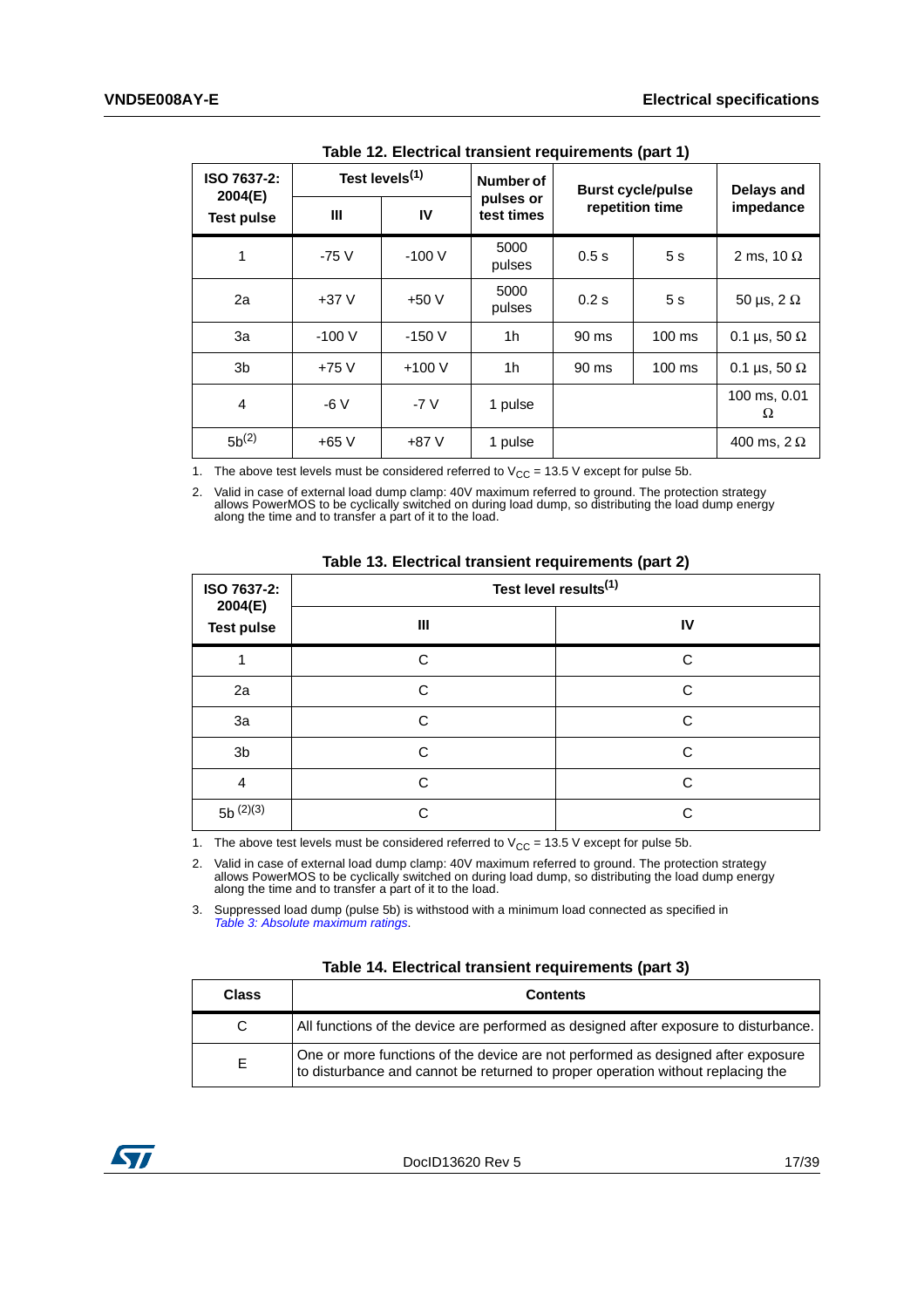# <span id="page-17-0"></span>**2.4 Waveforms**

<span id="page-17-1"></span>![](_page_17_Figure_3.jpeg)

<span id="page-17-2"></span>![](_page_17_Figure_4.jpeg)

18/[39](#page-38-0) DocID13620 Rev 5

![](_page_17_Picture_6.jpeg)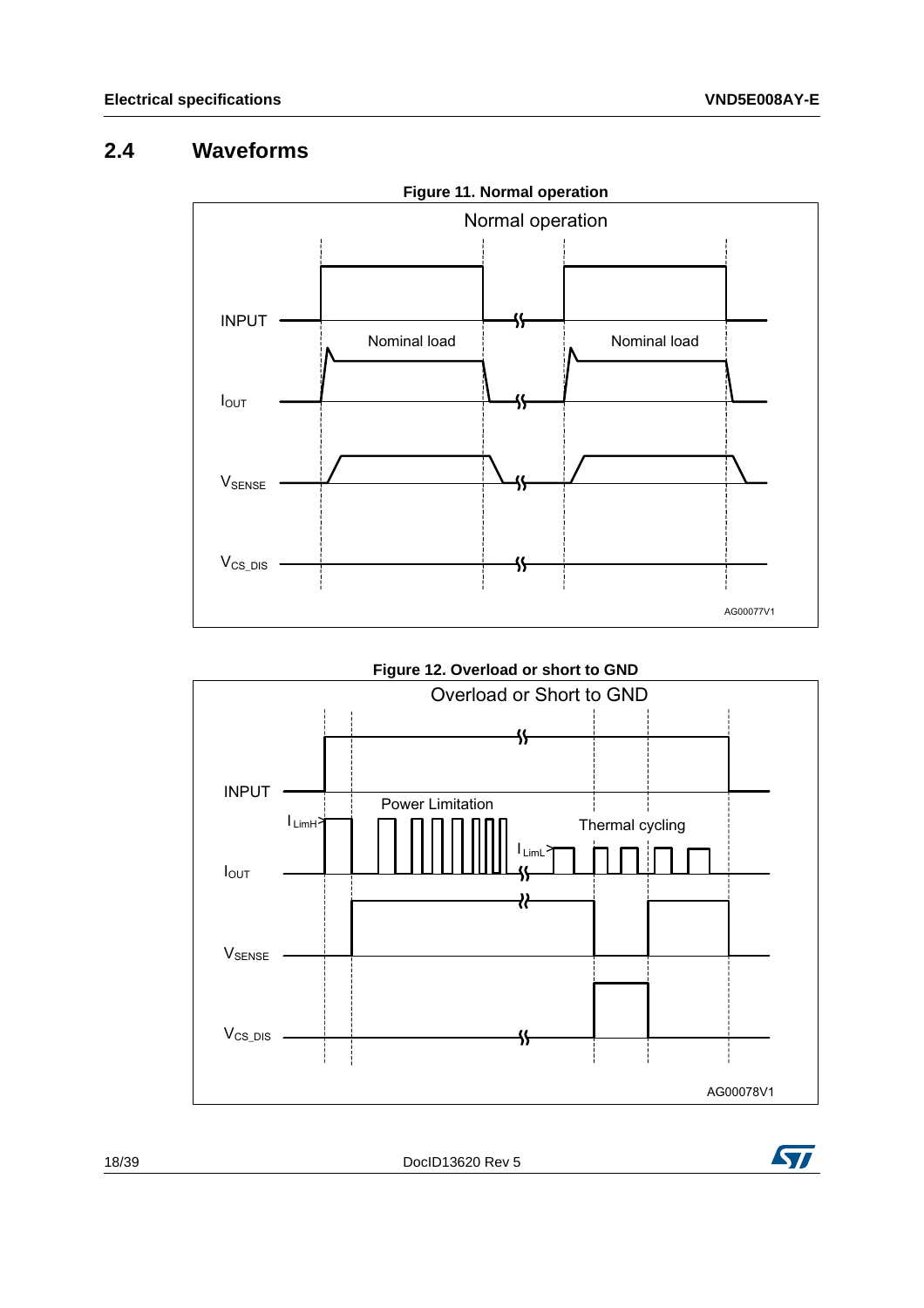<span id="page-18-0"></span>![](_page_18_Figure_2.jpeg)

![](_page_18_Picture_3.jpeg)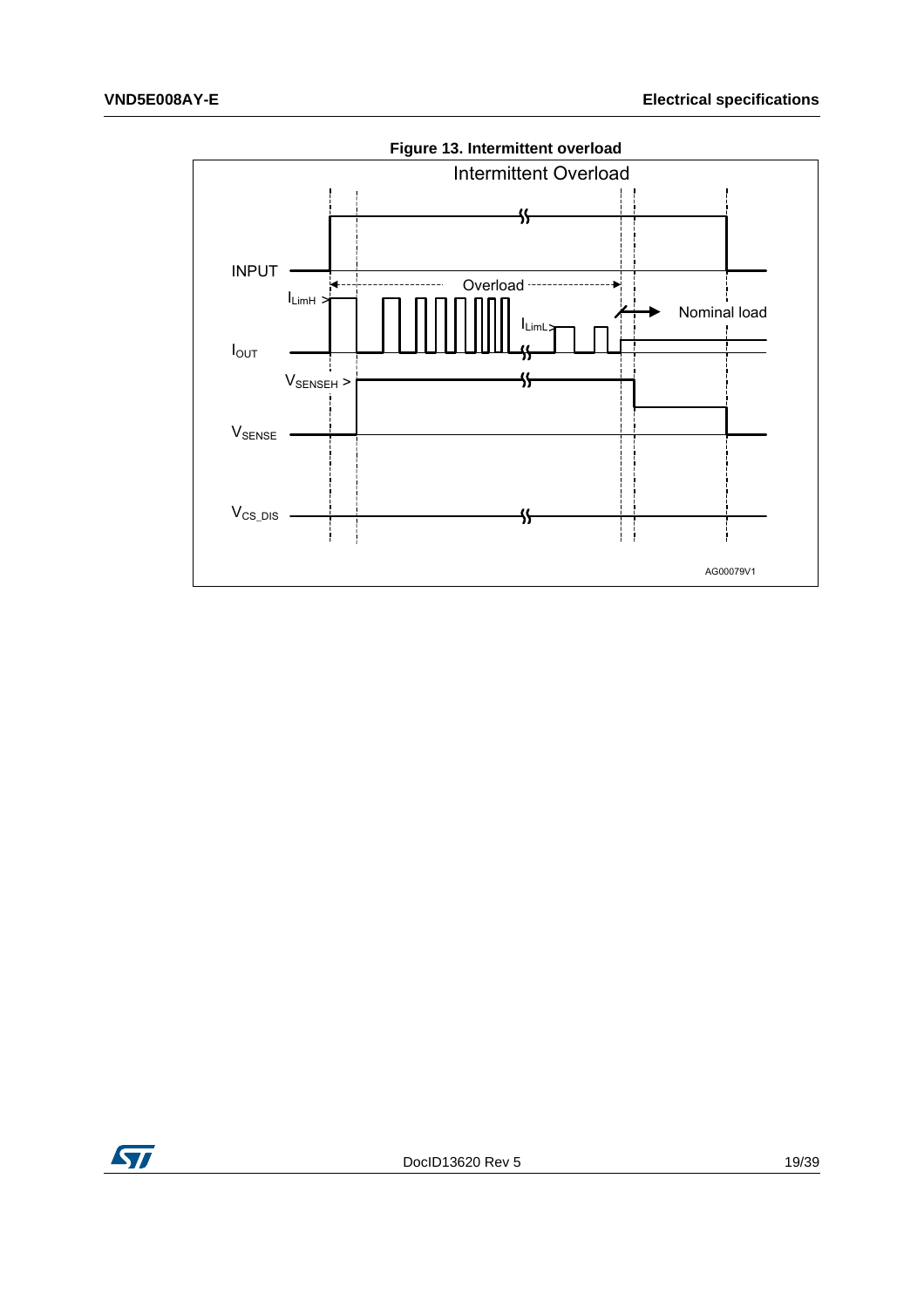<span id="page-19-0"></span>![](_page_19_Figure_2.jpeg)

![](_page_19_Picture_6.jpeg)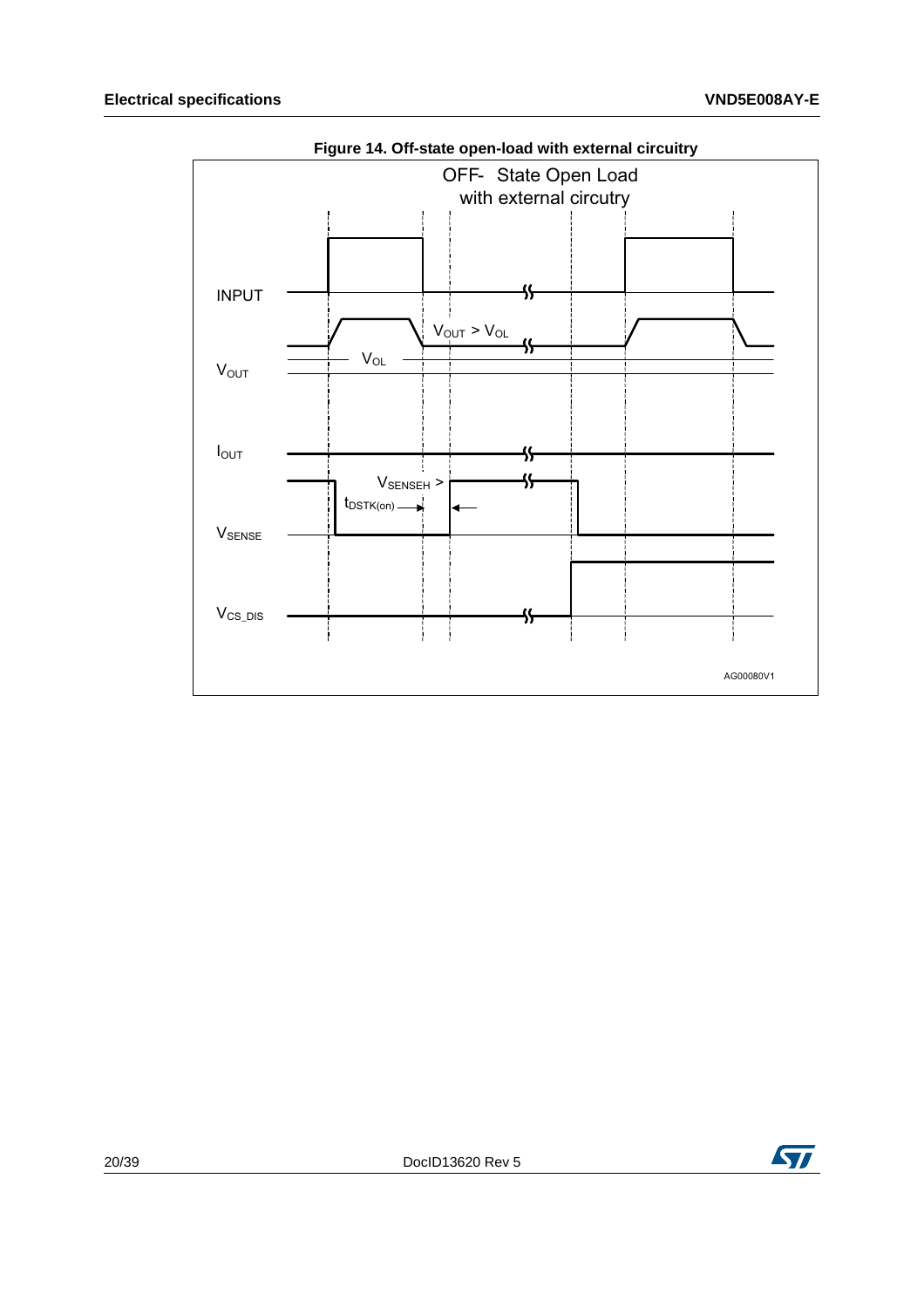<span id="page-20-0"></span>![](_page_20_Figure_2.jpeg)

Figure 16. T<sub>J</sub> evolution in overload or short to GND

<span id="page-20-1"></span>![](_page_20_Figure_4.jpeg)

![](_page_20_Picture_5.jpeg)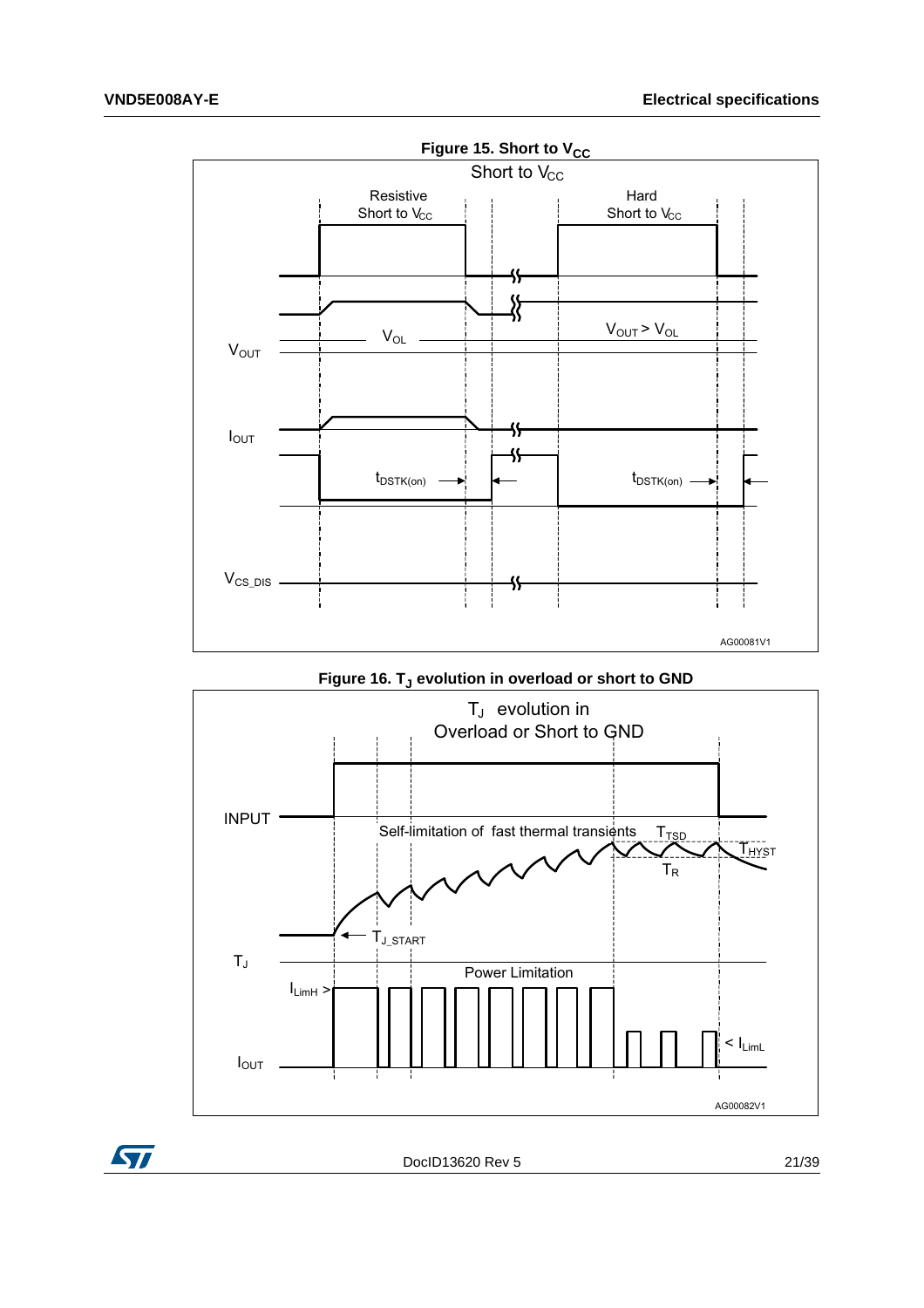## <span id="page-21-2"></span><span id="page-21-0"></span>**2.5 Electrical characteristics curves**

<span id="page-21-5"></span><span id="page-21-4"></span><span id="page-21-3"></span><span id="page-21-1"></span>![](_page_21_Figure_3.jpeg)

<span id="page-21-6"></span>![](_page_21_Picture_4.jpeg)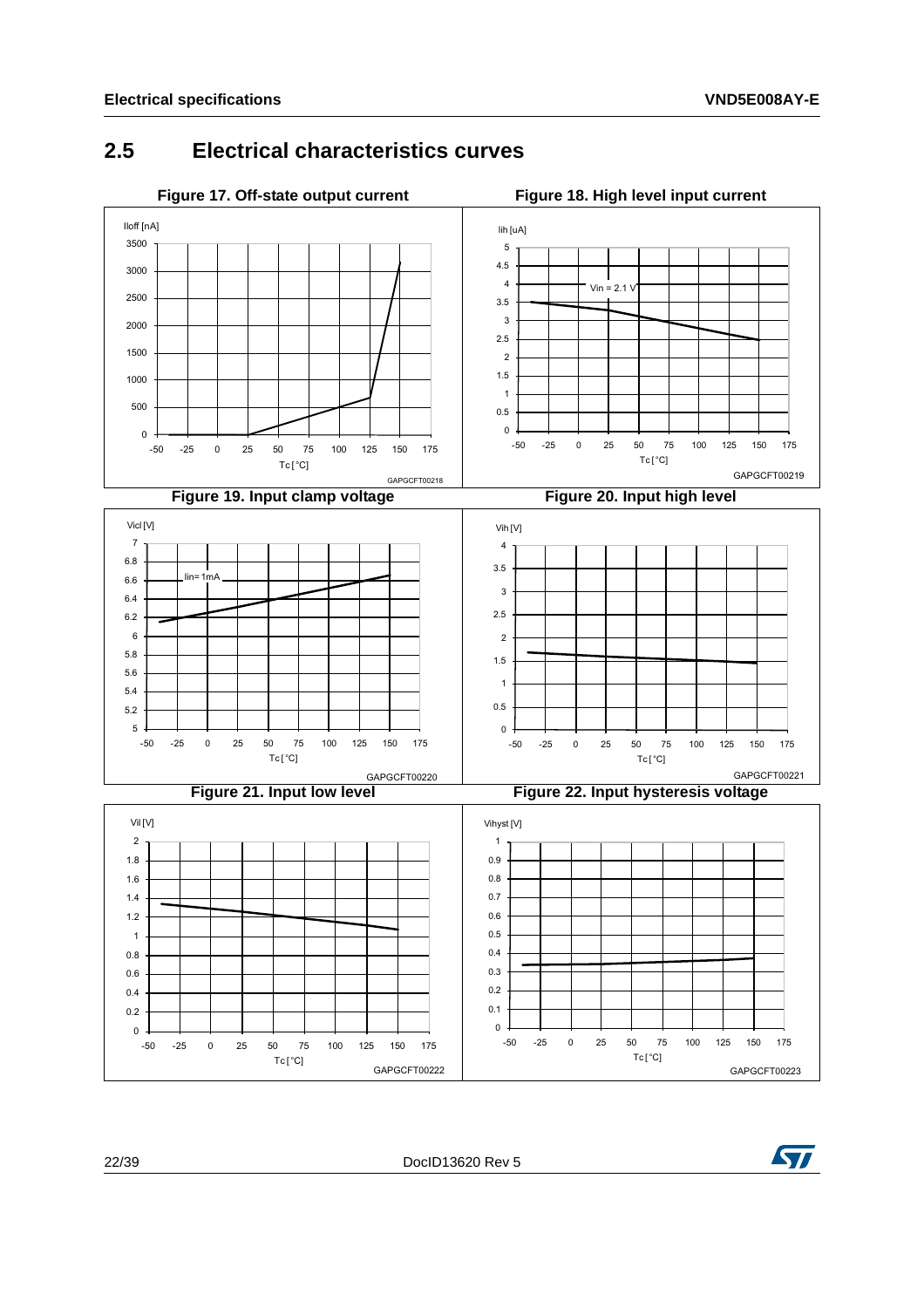<span id="page-22-3"></span><span id="page-22-2"></span><span id="page-22-1"></span><span id="page-22-0"></span>![](_page_22_Figure_2.jpeg)

<span id="page-22-4"></span>ST

<span id="page-22-5"></span>DocID13620 Rev 5 23/[39](#page-38-0)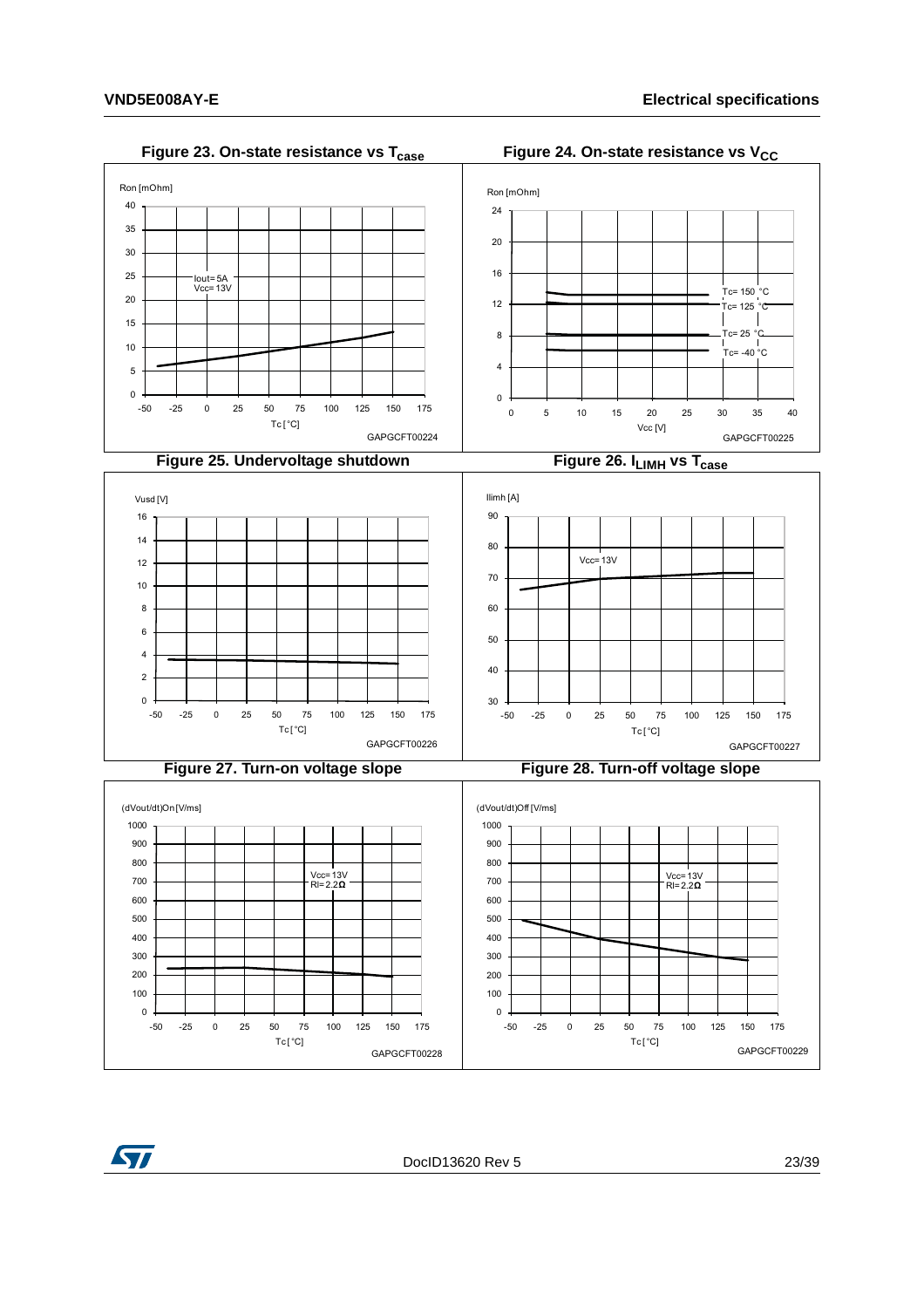$\mathbf{0}$  $\overline{1}$  $\overline{c}$  $\overline{3}$  $\overline{4}$  $\overline{5}$  $\,$  6  $\,$  $\overline{7}$  $\,$  8  $\,$  $\overline{9}$  $10\,$ 

Vcsdcl[V]

#### **Figure 29. CS\_DIS clamp voltage Figure 30. Low level CS\_DIS voltage**

<span id="page-23-1"></span> $lin = 1mA$ 

<span id="page-23-0"></span>![](_page_23_Figure_3.jpeg)

<span id="page-23-2"></span>![](_page_23_Figure_4.jpeg)

 $Tc[^{\circ}C]$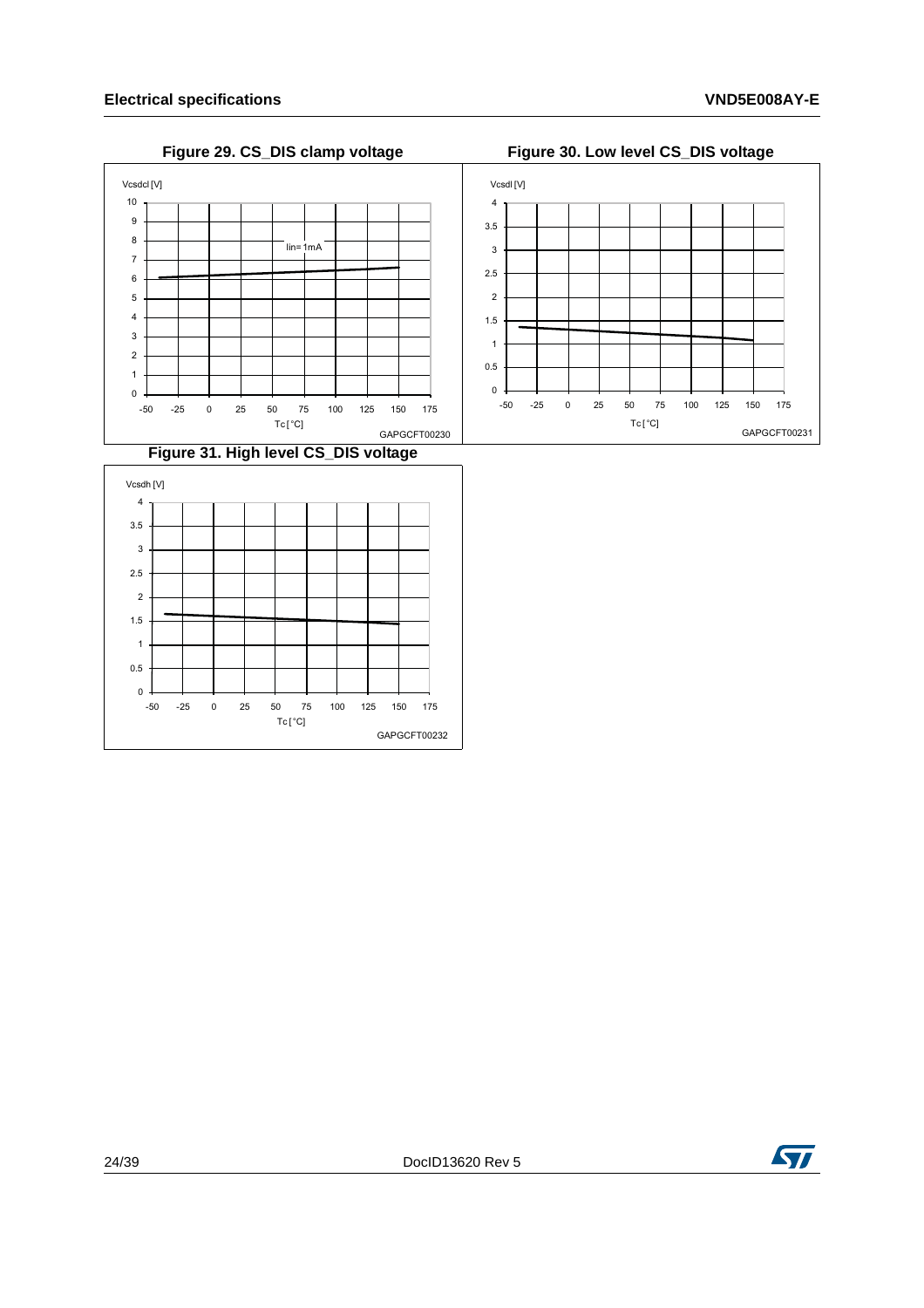# <span id="page-24-0"></span>**3 Application information**

<span id="page-24-3"></span>![](_page_24_Figure_3.jpeg)

**Figure 32. Application schematic**

### <span id="page-24-1"></span>**3.1 Load dump protection**

 $D_{\text{Id}}$  is necessary (Voltage Transient Suppressor) if the load dump peak voltage exceeds the  $V_{CCPK}$  max rating. The same applies if the device is subject to transients on the  $V_{CC}$  line that are greater than the ones shown in the ISO T/R 7637/1 table.

### <span id="page-24-2"></span>**3.2 MCU I/Os protection**

When negative transients are present on the  $V_{CC}$  line, the control pin is pulled negative to approximately -1.5 V. ST suggests to insert a resistor ( $R<sub>prot</sub>$ ) in line to prevent the microcontroller I/O pins from latching-up.

The value of these resistors is a compromise between the leakage current of microcontroller and the current required by the HSD I/Os (input levels compatibility) with the latch-up limit of microcontroller I/Os.

### **Equation 1:**

 $-V_{\text{CCpeak}}/I_{\text{latchup}} \leq R_{\text{prot}} \leq (V_{\text{OHuC}} - V_{\text{IH}})/I_{\text{IHmax}}$ 

Calculation example:

For  $V_{\text{CCpeak}}$  = - 1.5 V;  $I_{\text{latchup}} \ge 20$  mA;  $V_{\text{OHµC}} \ge 4.5$  V  $75$  Ω ≤ R<sub>prot</sub> ≤ 240 kΩ.

Recommended values:  $R_{prot} = 10 k\Omega$ ,  $C_{EXT} = 10 nF$ .

![](_page_24_Picture_15.jpeg)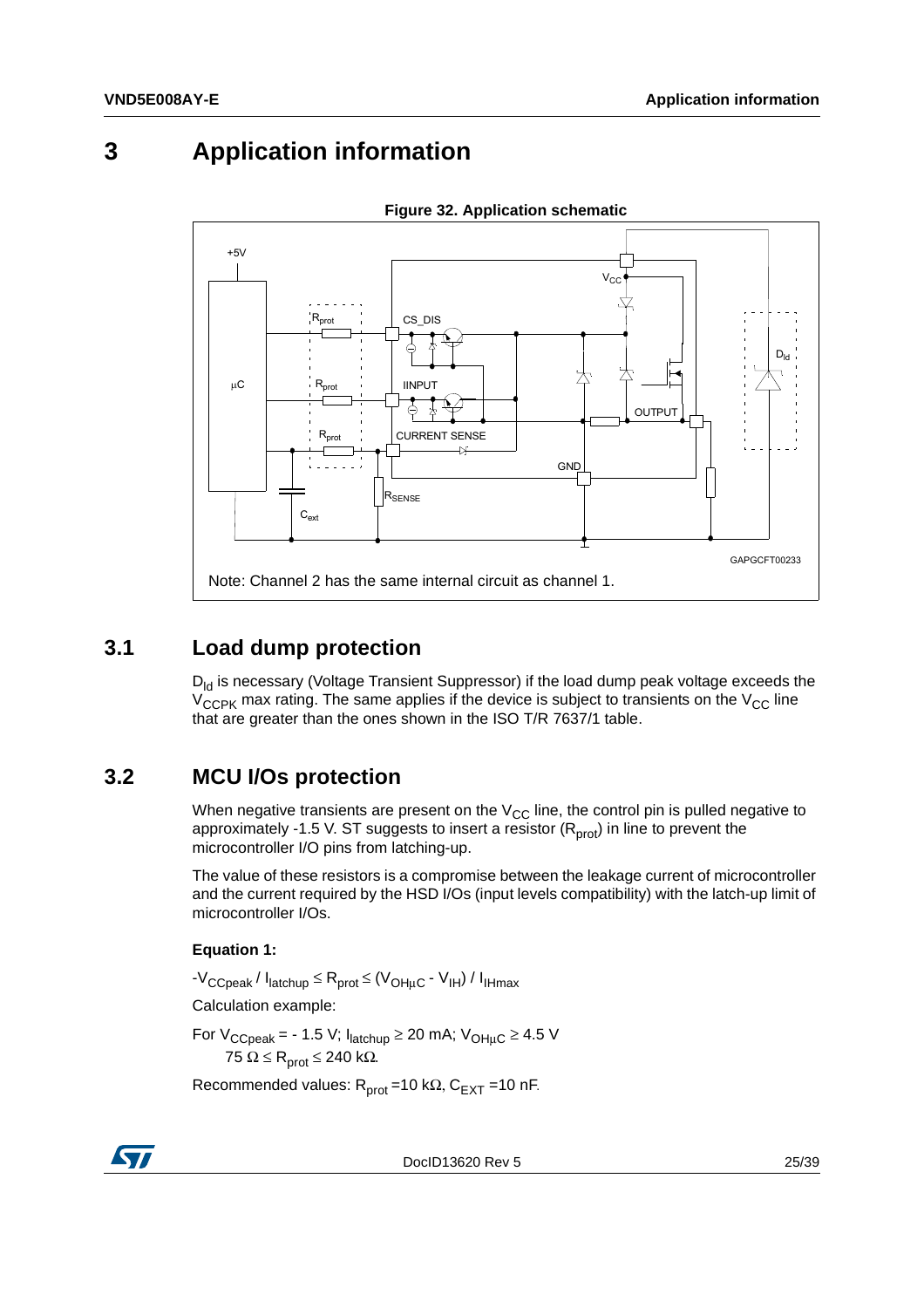### <span id="page-25-0"></span>**3.3 Current sense and diagnostic**

The current sense pin performs a double function (see *[Figure 33: Current sense and](#page-26-1)  [diagnostic](#page-26-1)*):

- **Current mirror of the load current in normal operation,** delivering a current proportional to the load one according to a known ratio  $K_X$ . The current  $I_{\text{SENSE}}$  can be easily converted to a voltage  $V_{\text{SENSE}}$  by means of an external resistor  $R_{\text{SENSE}}$ . Linearity between  $I_{\text{OUT}}$  and  $V_{\text{SENSE}}$  is ensured up to 5 V minimum (see parameter V<sub>SENSE</sub> in *[Table 7: Current sense \(8 V < VCC < 18 V\)](#page-9-0)*). The current sense accuracy depends on the output current (refer to current sense electrical characteristics *[Table 7: Current sense \(8 V < VCC < 18 V\)](#page-9-0)*).
- **Diagnostic flag in fault conditions**, delivering a fixed voltage V<sub>SENSEH</sub> up to a maximum current I<sub>SENSEH</sub> in case of the following fault conditions (refer to *[Table 11: Truth table](#page-13-0)*):
	- Power limitation activation
	- **Overtemperature**
	- Short to  $V_{CC}$  in off-state
	- Open-load in off-state with additional external components.

A logic level high on CS\_DIS pin sets at the same time all the current sense pins of the device in a high-impedance state, thus disabling the current monitoring and diagnostic detection. This feature allows multiplexing of the microcontroller analog inputs by sharing of sense resistance and ADC line among different devices.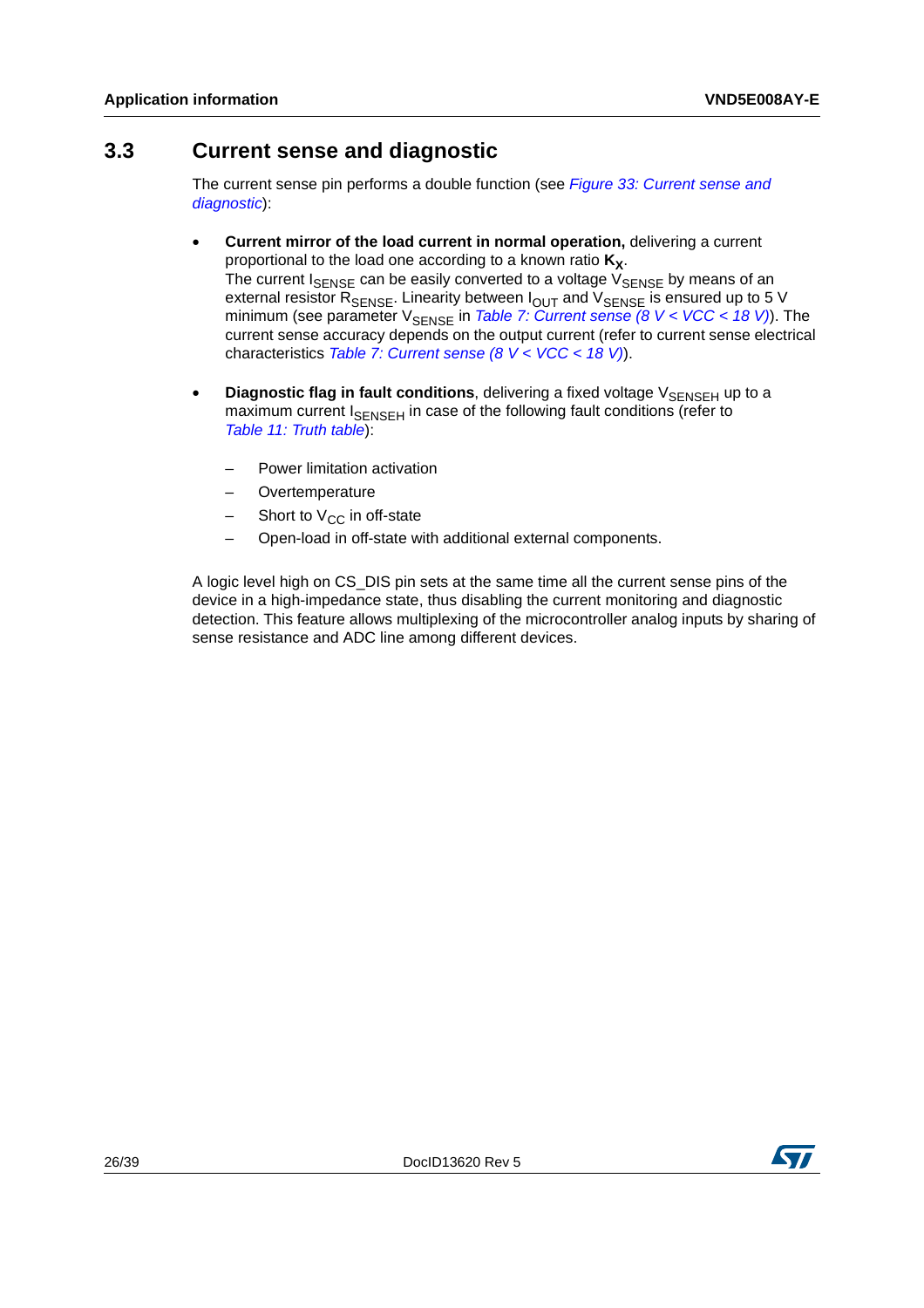<span id="page-26-1"></span>![](_page_26_Figure_2.jpeg)

**Figure 33. Current sense and diagnostic**

### <span id="page-26-0"></span>**3.3.1** Short to V<sub>CC</sub> and off-state open-load detection

Short to  $V_{CC}$ 

A short-circuit between  $V_{CC}$  and output is indicated by the relevant current sense pin set to  $V_{\text{SENSFH}}$  during the device off-state. Small or no current is delivered by the current sense during the ON-state depending on the nature of the short-circuit.

Off-state open-load with external circuitry

Detection of an open-load in off mode requires an external pull-up resistor  $R_{PI}$  connecting the output to a positive supply voltage  $V_{PI}$ .

It is preferable  $V_{PI}$  to be switched off during the module standby mode in order to avoid the overall standby current consumption to increase in normal conditions, i.e. when load is connected.

An external pull-down resistor  $R_{PD}$  connected between output and GND is mandatory to avoid misdetection in case of floating outputs in off-state (see *[Figure 33: Current sense and](#page-26-1)  [diagnostic](#page-26-1)*).

 $R_{PD}$  must be selected in order to ensure  $V_{OUT}$  <  $V_{OLmin}$  unless pulled-up by the external circuitry:

![](_page_26_Picture_12.jpeg)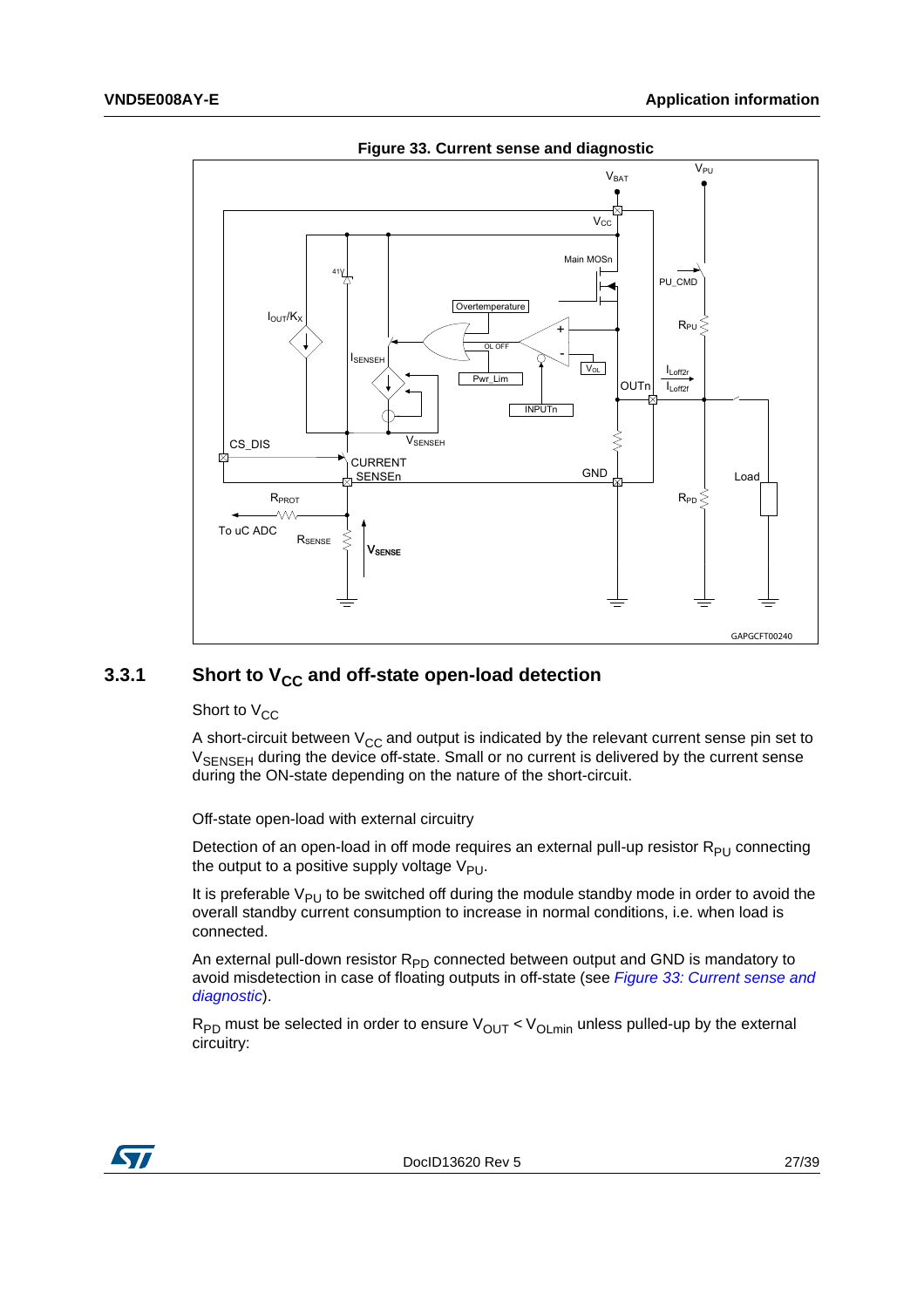#### **Equation 2:**

$$
V_{\text{OUT}}\big|_{\text{Paul-up}\_\text{OFF}}=R_{\text{PD}}\cdot I_{L(\text{off 2})f}
$$

 $R_{PD} \leq 22$  kΩ is recommended.

For proper open-load detection in off-state, the external pull-up resistor must be selected according to the following formula:

#### **Equation 3:**

$$
V_{OUT}|_{Pull-up\_ON} = \frac{(R_{PD} \cdot V_{PU}) - (R_{PU} \cdot R_{PD} \cdot I_{L(off2)r})}{(R_{PU} + R_{PD})} > V_{OLmax} = 4 V
$$

For the values of VOLmin,VOLmax, IL(off2)r and IL(off2)f (see *[Table 8: Open-load detection](#page-10-0)  [\(8 V < VCC < 18 V\)](#page-10-0)*).

![](_page_27_Picture_11.jpeg)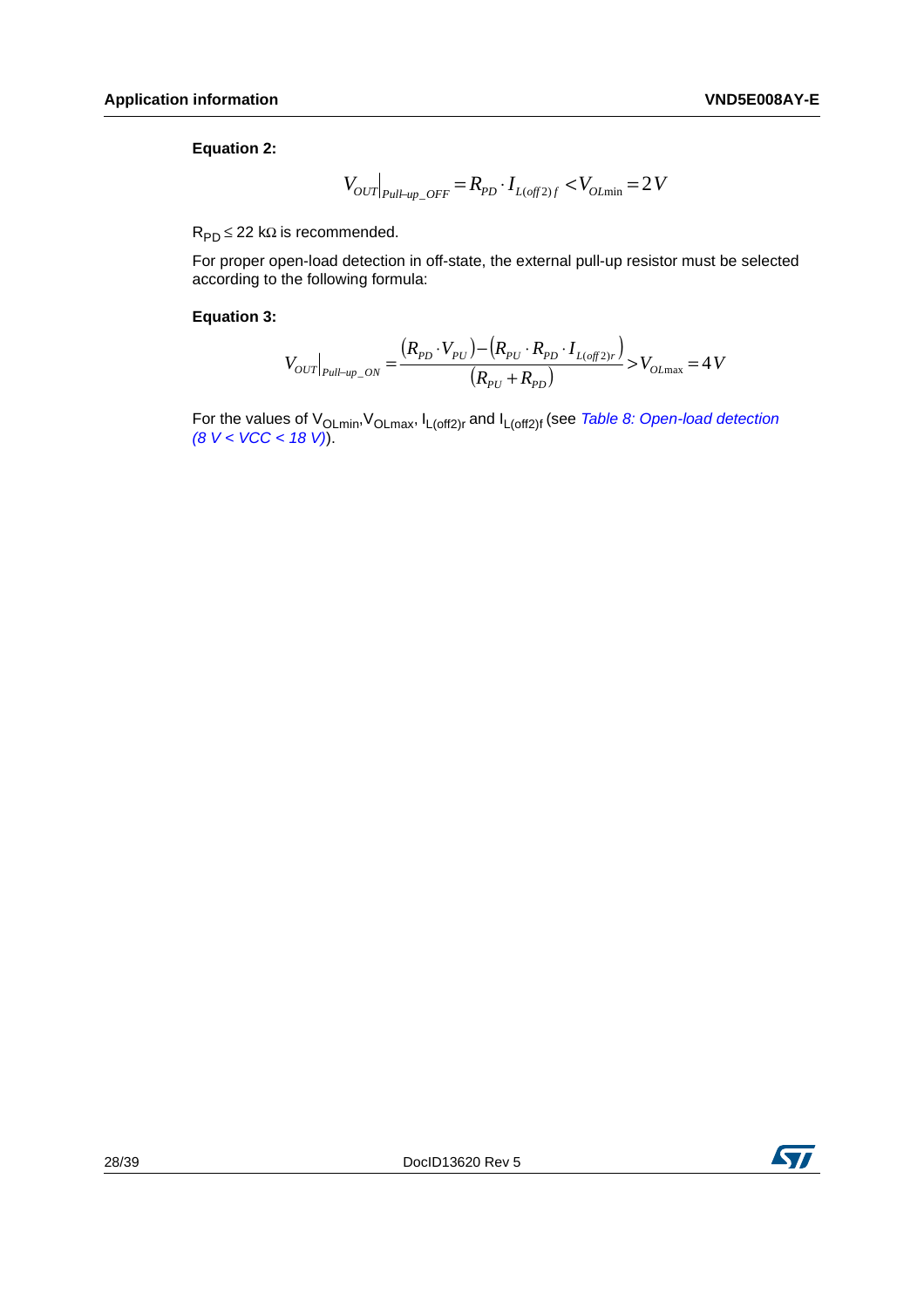#### <span id="page-28-0"></span>Maximum demagnetization energy ( $V_{CC}$  = 13.5 V)  $3.4$

<span id="page-28-1"></span>![](_page_28_Figure_3.jpeg)

Figure 34. Maximum turn-off current versus inductance

Note:

Values are generated with  $R_L = 0 \Omega$ . In case of repetitive pulses,  $\bar{T}_{\text{start}}$  (at beginning of each demagnetization) of every pulse must not exceed the temperature specified above for curves A and B.

![](_page_28_Picture_7.jpeg)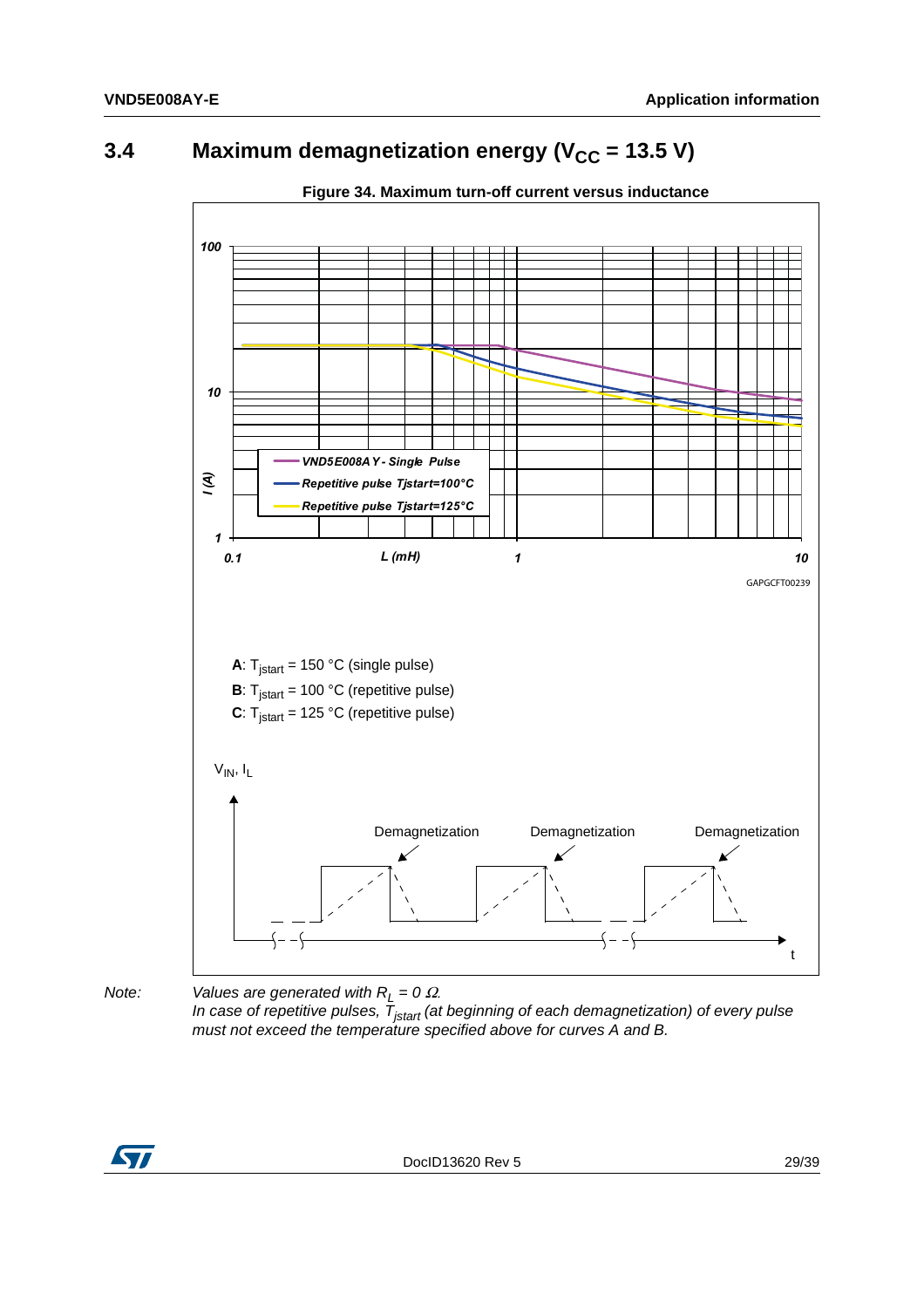# <span id="page-29-0"></span>**4 Package and PCB thermal data**

### <span id="page-29-1"></span>**4.1 PowerSSO-36 thermal data**

<span id="page-29-2"></span>![](_page_29_Figure_4.jpeg)

30/[39](#page-38-0) DocID13620 Rev 5

![](_page_29_Picture_6.jpeg)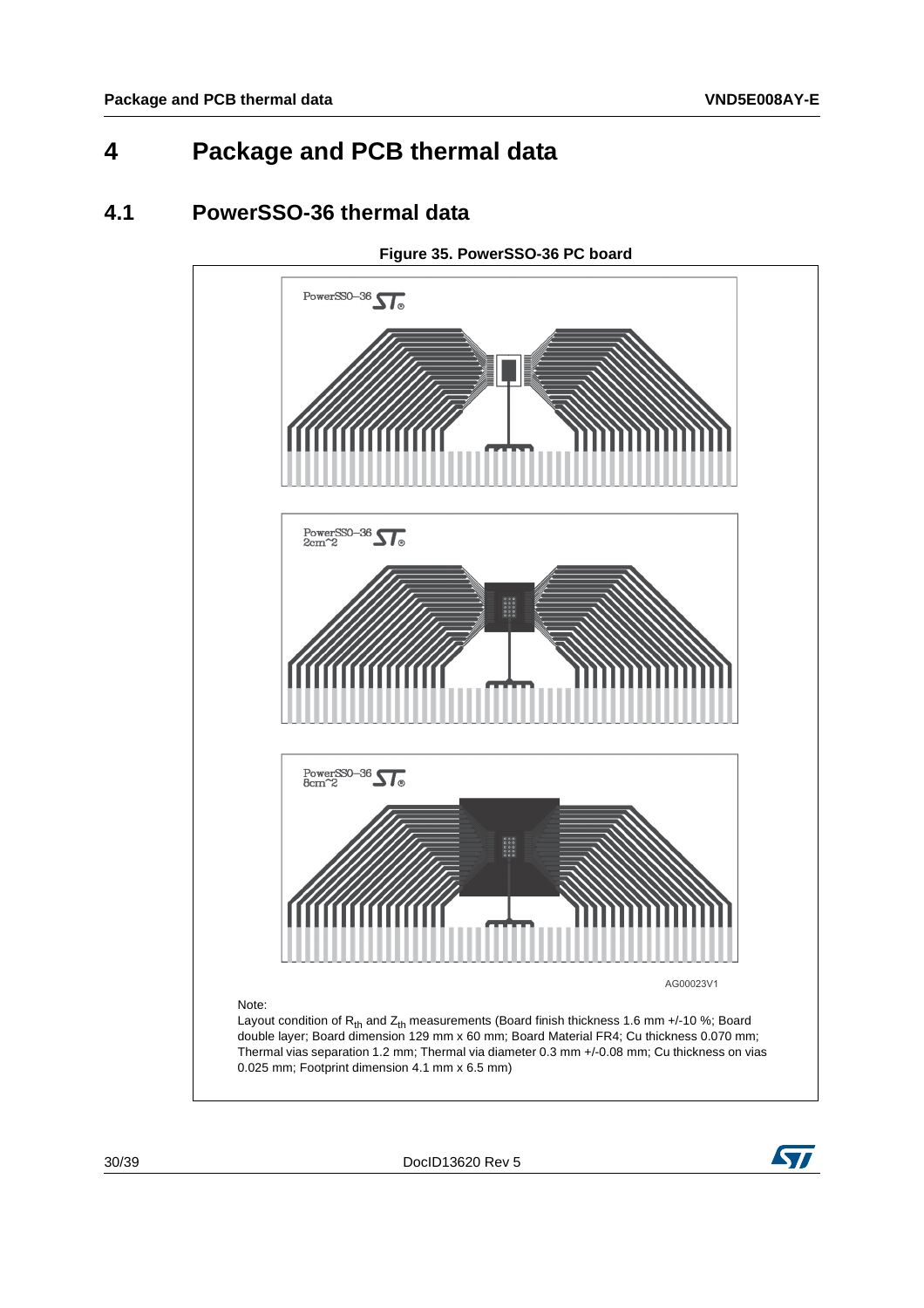![](_page_30_Figure_2.jpeg)

<span id="page-30-0"></span>Figure 36. R<sub>thj-amb</sub> vs PCB copper area in open box free air condition (one channel ON)

<span id="page-30-1"></span>Figure 37. PowerSSO-36 Thermal impedance junction ambient single pulse (one channel ON)

![](_page_30_Figure_5.jpeg)

![](_page_30_Picture_6.jpeg)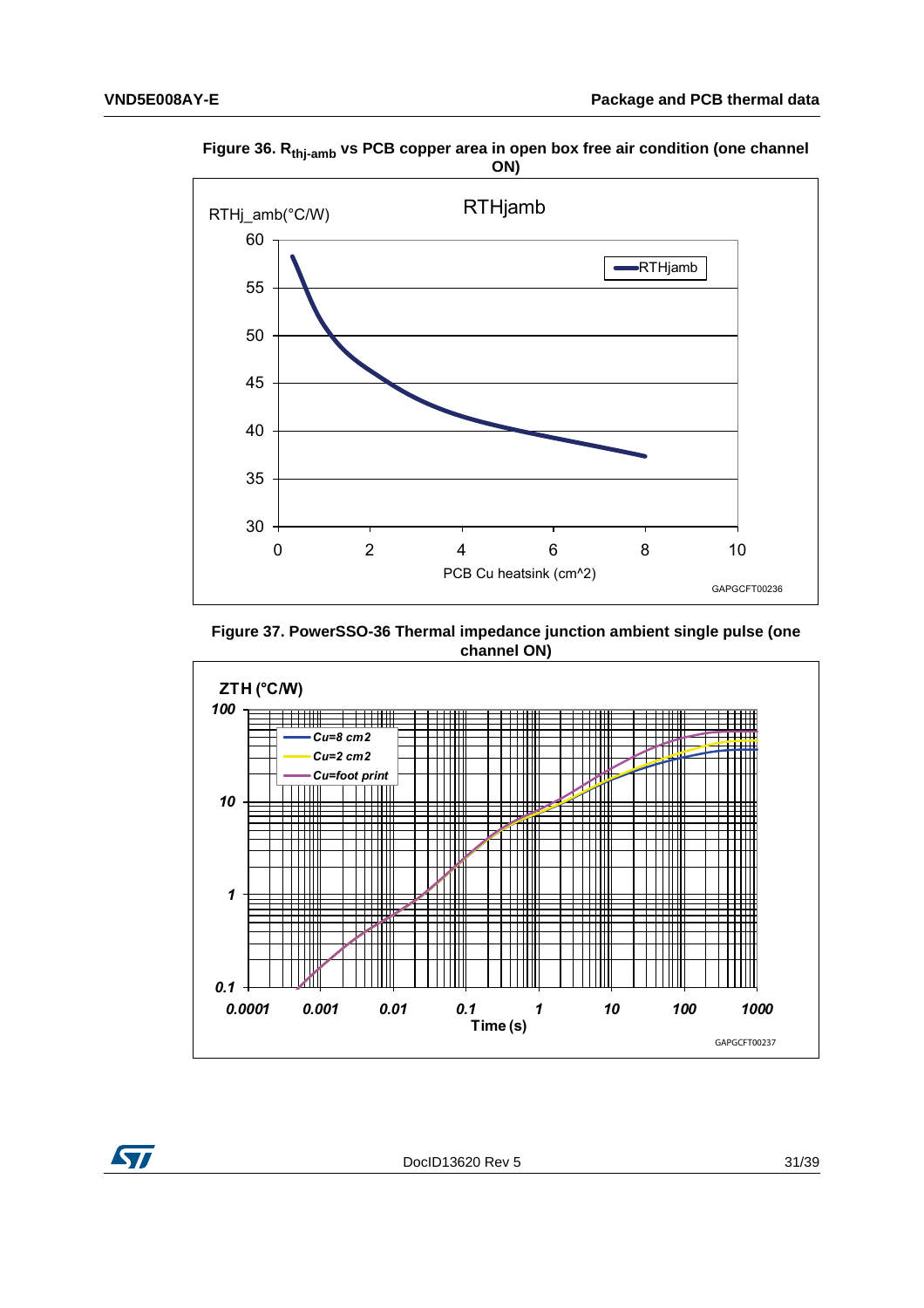<span id="page-31-1"></span>![](_page_31_Figure_2.jpeg)

**Figure 38. Thermal fitting model of a double channel HSD in PowerSSO-36**

#### **Equation 4: pulse calculation formula**

 $Z_{TH\delta} = R_{TH} \cdot \delta + Z_{THtp} (1 - \delta)$ where  $\delta = \text{t}_{\text{p}} / \text{T}$ 

<span id="page-31-0"></span>

| Area/island (cm <sup>2</sup> ) | <b>Footprint</b> | $\mathbf{2}$ | 8  |
|--------------------------------|------------------|--------------|----|
| $R1 = R7$ (°C/W)               | 0.05             |              |    |
| $R2 = R8$ (°C/W)               | 0.3              |              |    |
| R3 (°C/W)                      | 5                |              |    |
| R4 (°C/W)                      | 8                |              |    |
| R5 (°C/W)                      | 18               | 10           | 10 |
| R6 (°C/W)                      | 27               | 23           | 14 |
| $C1 = C7$ (W.s/°C)             | 0.004            |              |    |
| $C2 = C8$ (W.s/ $^{\circ}C$ )  | 0.008            |              |    |
| $C3$ (W.s/ $\textdegree C$ )   | 0.04             |              |    |
| $C4$ (W.s/ $°C$ )              | 0.5              |              |    |
| $C5$ (W.s/ $\textdegree C$ )   | 1                | 2            | 2  |
| $C6$ (W.s/ $°C$ )              | 3                | 6            | 9  |

#### **Table 15. Thermal parameter**

![](_page_31_Picture_9.jpeg)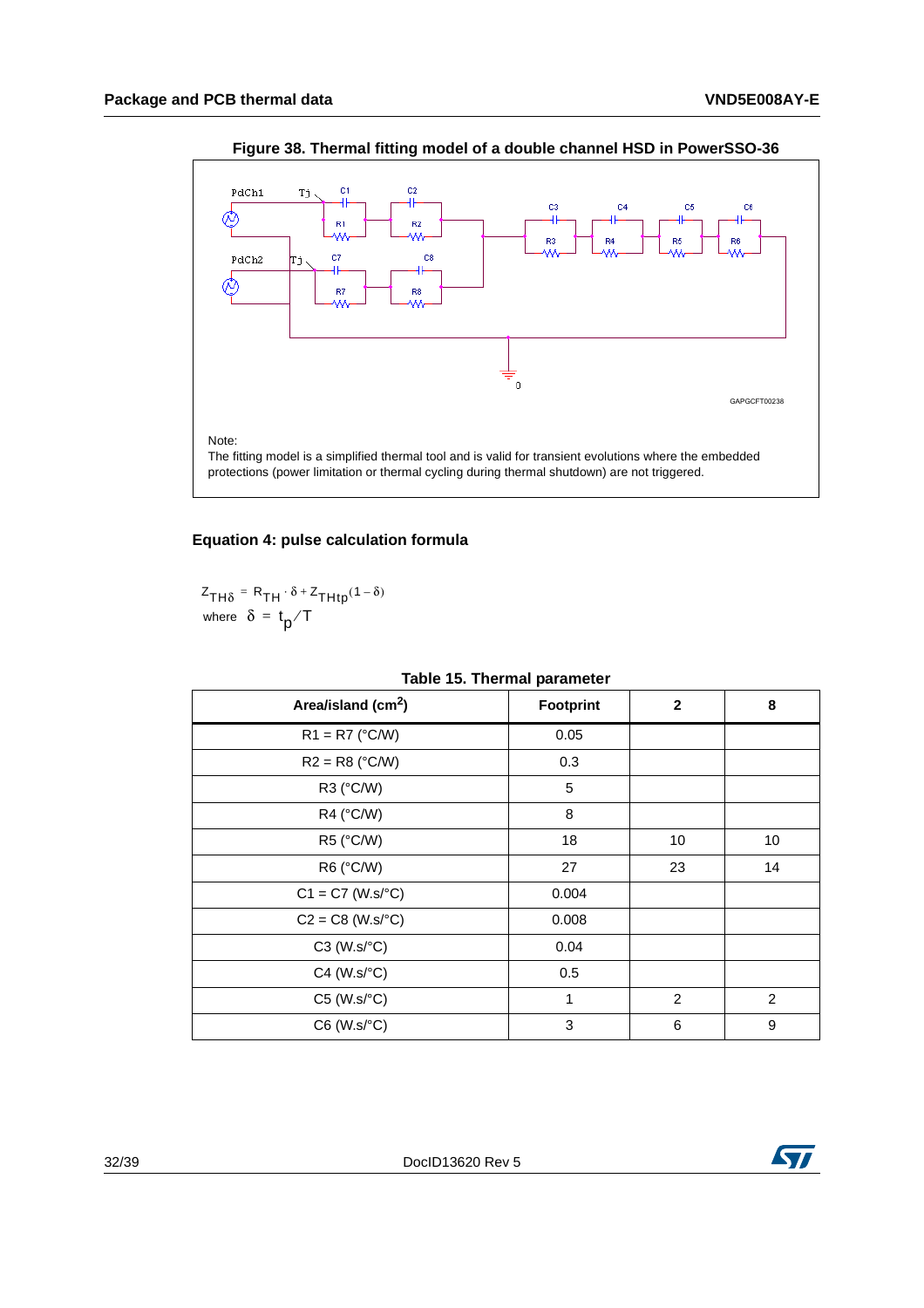# <span id="page-32-0"></span>**5 Package information**

# <span id="page-32-1"></span>**5.1 ECOPACK® packages**

In order to meet environmental requirements, ST offers these devices in different grades of ECOPACK® packages, depending on their level of environmental compliance. ECOPACK® specifications, grade definitions and product status are available at: *[www.st.com](http://www.st.com)*. ECOPACK® is an ST trademark.

![](_page_32_Picture_5.jpeg)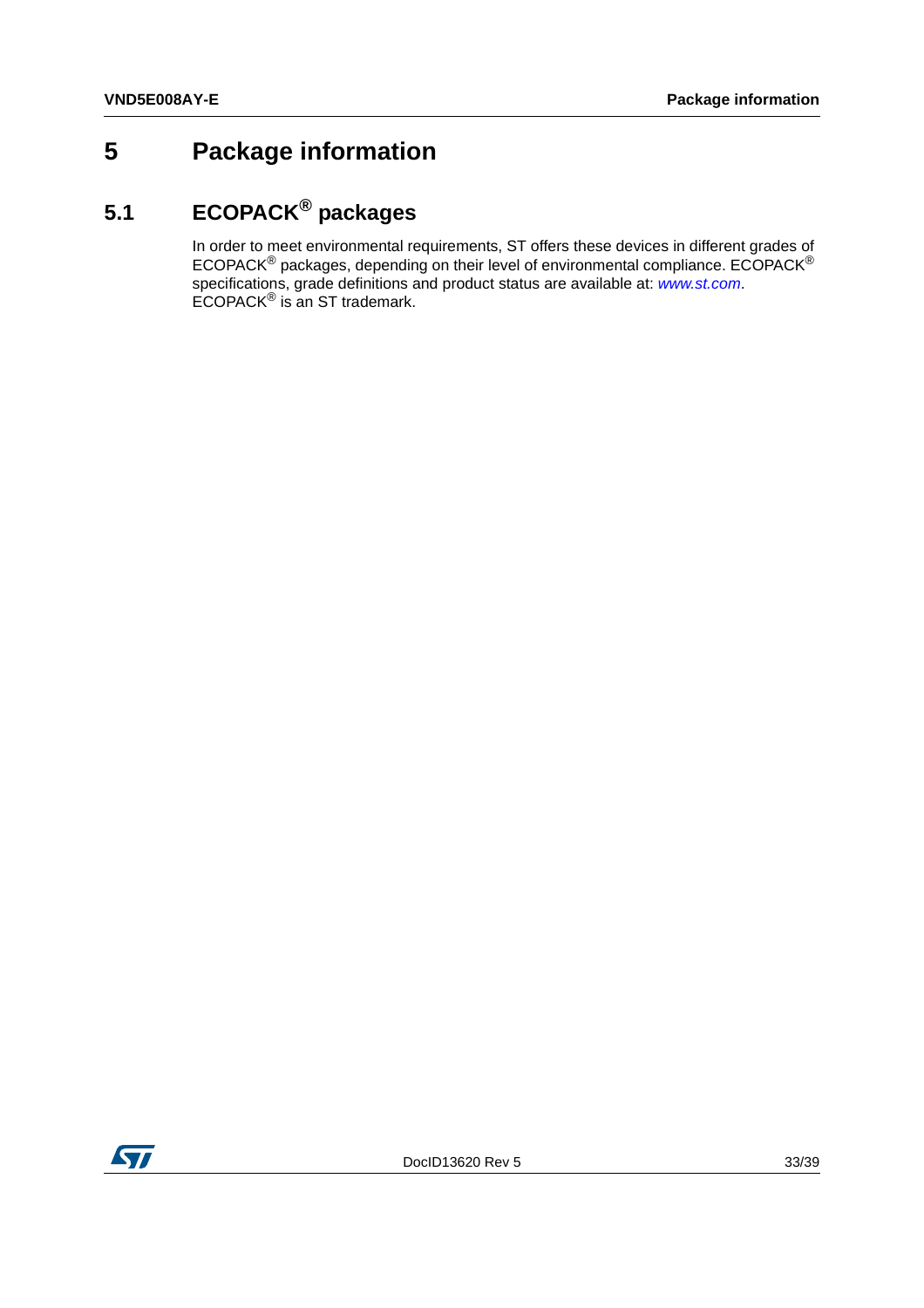#### <span id="page-33-0"></span> $5.2$ PowerSSO-36 mechanical data

<span id="page-33-1"></span>![](_page_33_Figure_3.jpeg)

Figure 39. PowerSSO-36 package dimensions

DoclD13620 Rev 5

![](_page_33_Picture_7.jpeg)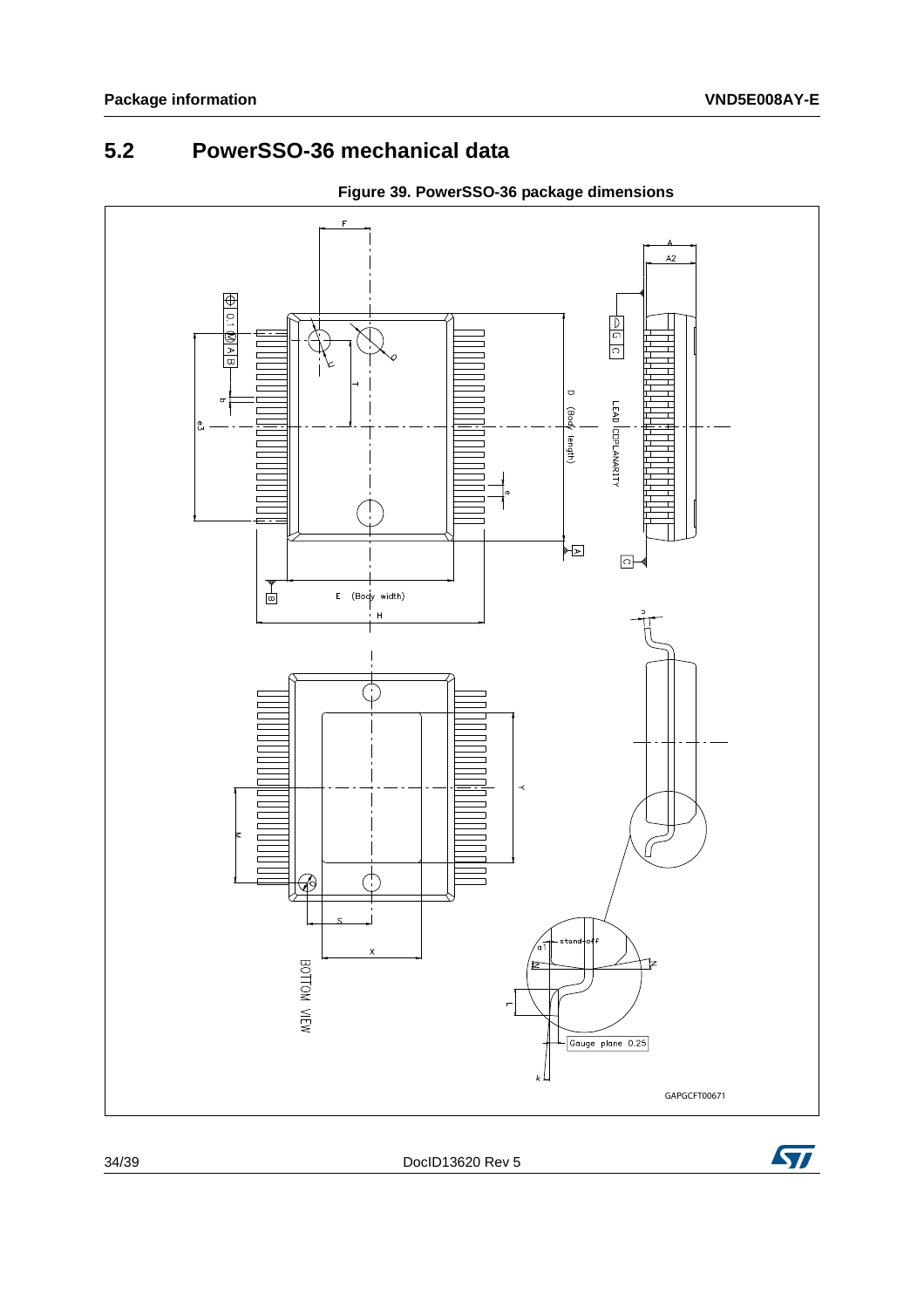<span id="page-34-0"></span>

| Symbol                                     |           | <b>Millimeters</b> |         |  |  |  |
|--------------------------------------------|-----------|--------------------|---------|--|--|--|
|                                            | Min.      | Typ.               | Max.    |  |  |  |
| $\mathsf A$                                | 2.15      |                    | 2.47    |  |  |  |
| A2                                         | 2.15      |                    | 2.40    |  |  |  |
| a1                                         | $\pmb{0}$ |                    | 0.075   |  |  |  |
| $\sf b$                                    | 0.18      |                    | 0.36    |  |  |  |
| $\mathbf{C}$                               | 0.23      |                    | 0.32    |  |  |  |
| D                                          | 10.10     |                    | 10.50   |  |  |  |
| $\mathsf E$                                | $7.4$     |                    | $7.6\,$ |  |  |  |
| $\mathsf{e}% _{0}\left( \mathsf{e}\right)$ |           | $0.5\,$            |         |  |  |  |
| e3                                         |           | 8.5                |         |  |  |  |
| G                                          |           |                    | 0.1     |  |  |  |
| G1                                         |           |                    | 0.06    |  |  |  |
| $\boldsymbol{\mathsf{H}}$                  | 10.1      |                    | $10.5$  |  |  |  |
| $\sf h$                                    |           |                    | $0.4\,$ |  |  |  |
| L                                          | 0.55      |                    | 0.85    |  |  |  |
| ${\sf N}$                                  |           |                    | 10 deg  |  |  |  |
| $\mathsf X$                                | 4.1       |                    | 4.7     |  |  |  |
| Υ                                          | $6.5\,$   |                    | $7.1$   |  |  |  |
|                                            |           |                    |         |  |  |  |

Table 16. PowerSSO-36 mechanical data

![](_page_34_Picture_4.jpeg)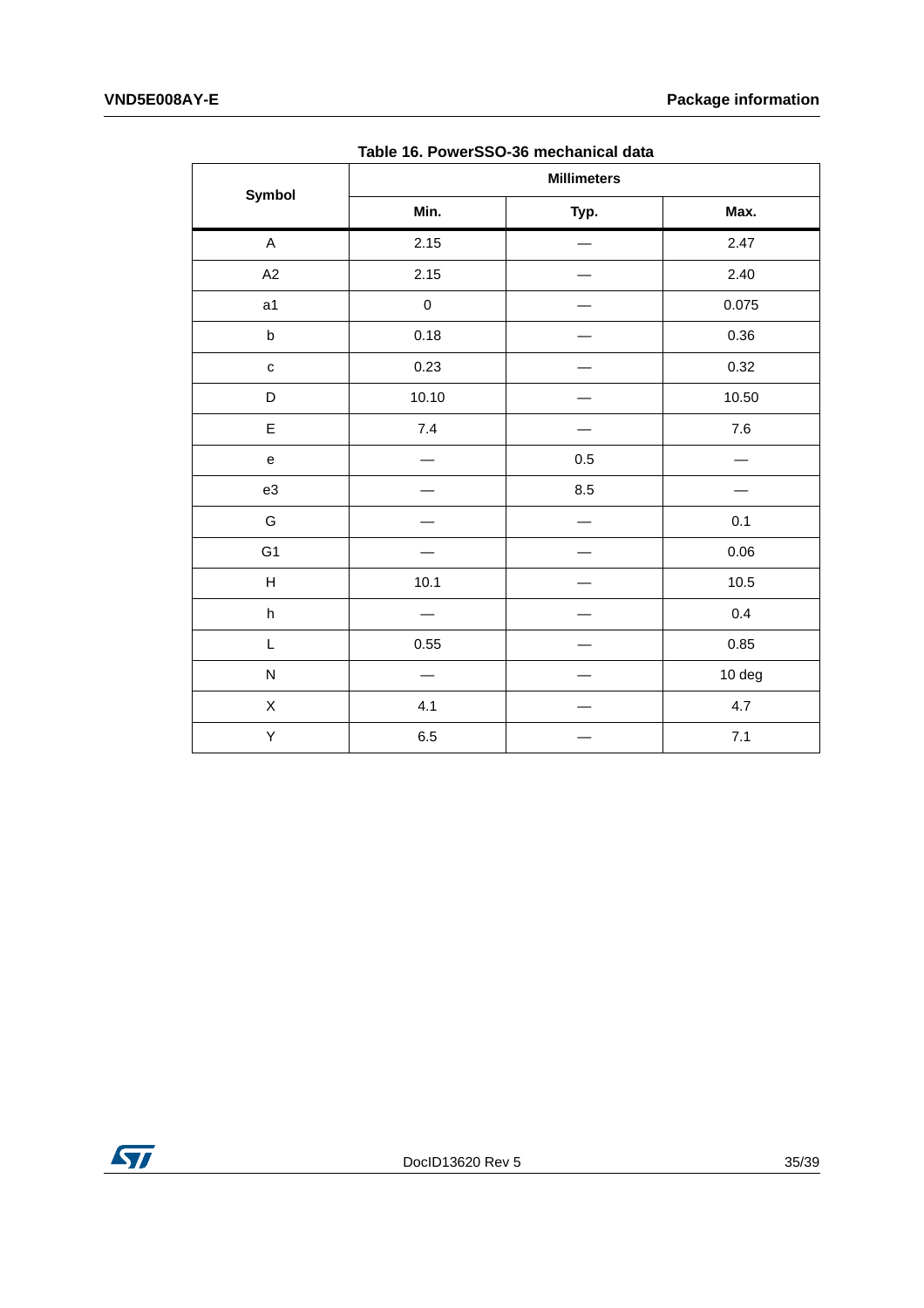## <span id="page-35-0"></span>**5.3 Packing information**

<span id="page-35-1"></span>![](_page_35_Figure_3.jpeg)

<span id="page-35-2"></span>![](_page_35_Figure_4.jpeg)

![](_page_35_Figure_5.jpeg)

![](_page_35_Picture_7.jpeg)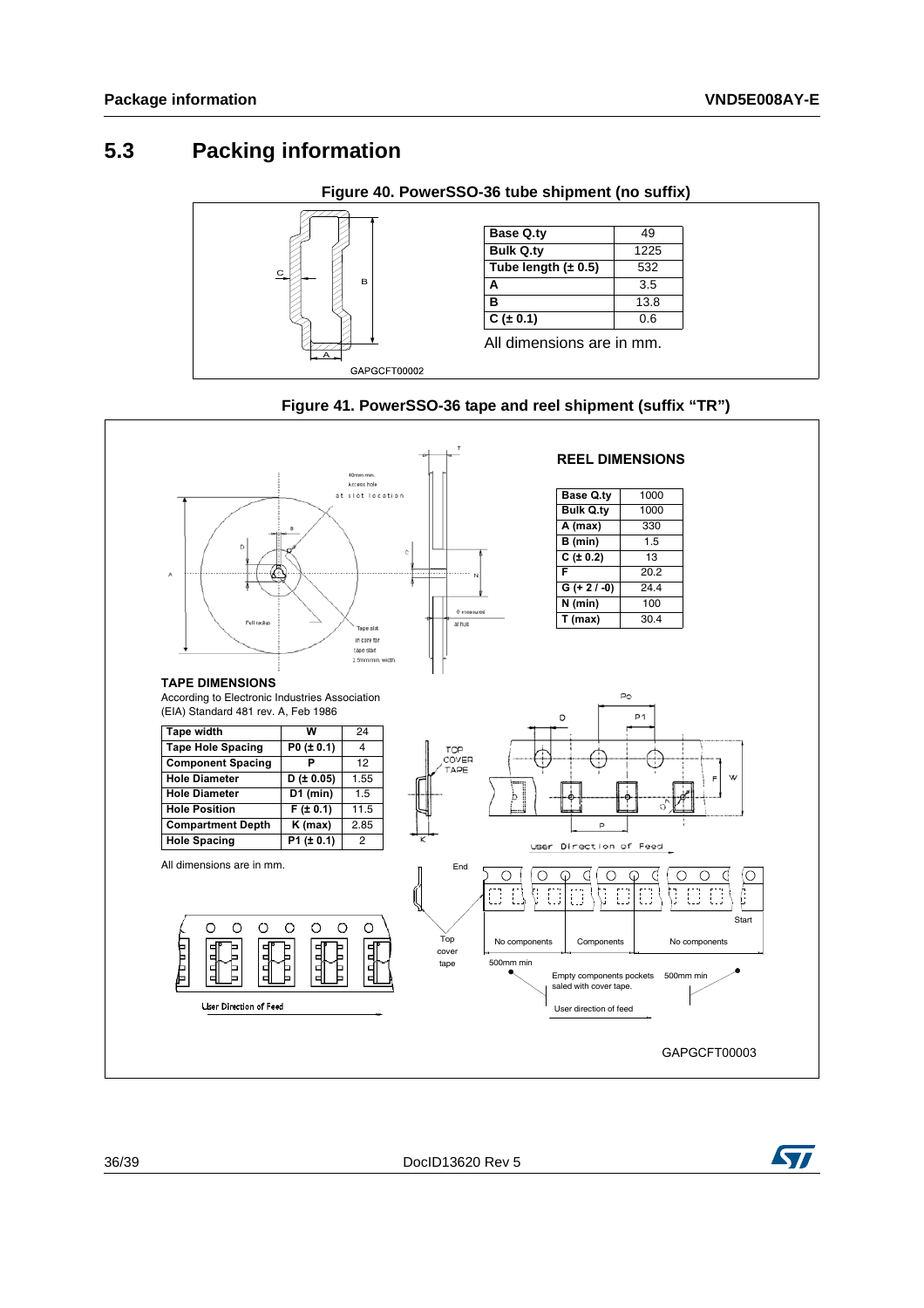# <span id="page-36-0"></span>**6 Order codes**

<span id="page-36-1"></span>

| Package     | Order codes  |                |  |
|-------------|--------------|----------------|--|
|             | Tube         | Tape and reel  |  |
| PowerSSO-36 | VND5E008AY-E | VND5E008AYTR-E |  |

**Table 17. Device summary**

![](_page_36_Picture_5.jpeg)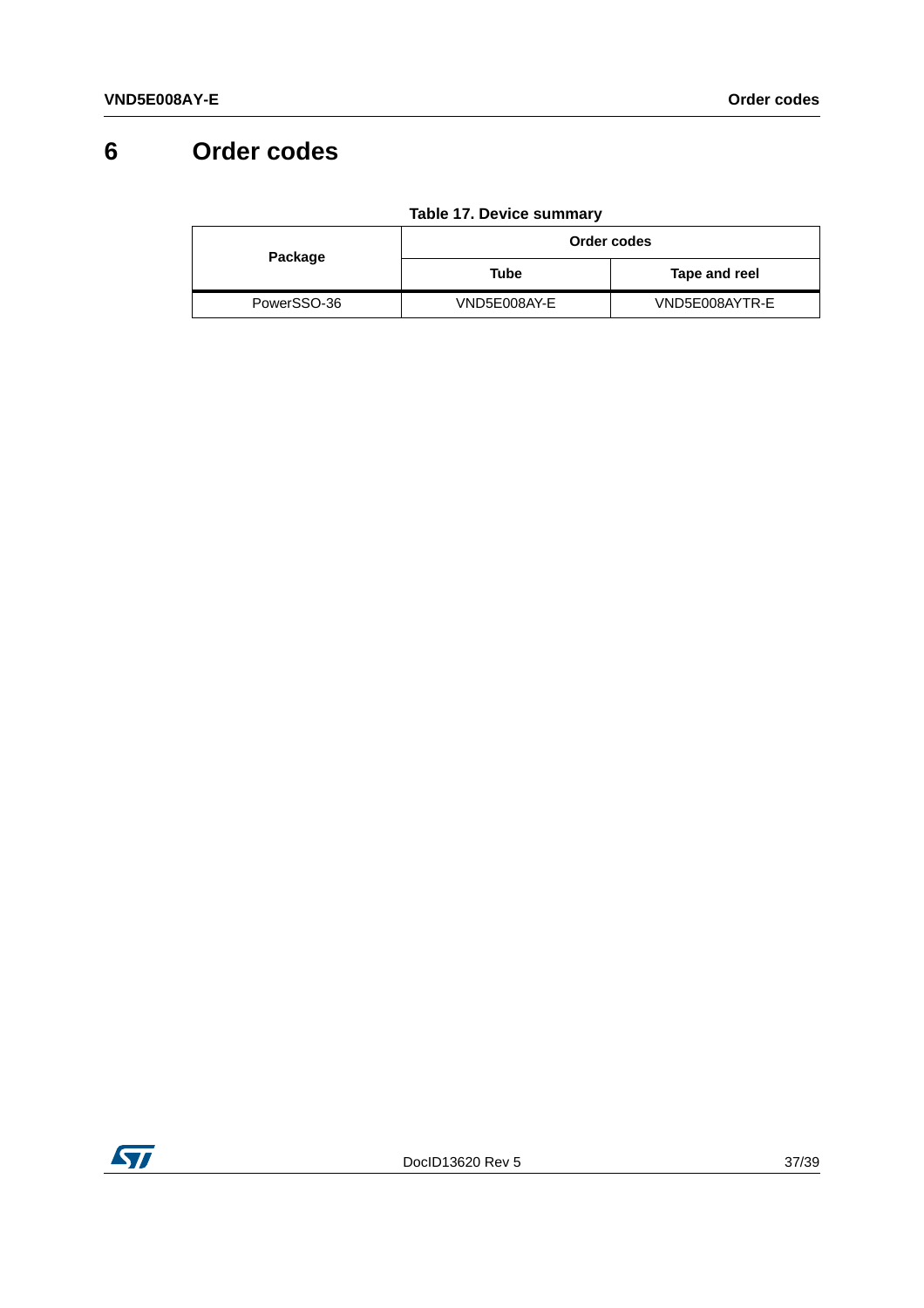# <span id="page-37-0"></span>**7 Revision history**

<span id="page-37-1"></span>

| Date         | <b>Revision</b> | <b>Changes</b>                                                                                                                                                                                                                                                                                                                                                                                                                                                                                                                                                                                                                                                                                                                                                                                                                                                                                                                                                                                                                                                                                                                                                                                                                                                                                                                                                                                                                                                                                                                        |
|--------------|-----------------|---------------------------------------------------------------------------------------------------------------------------------------------------------------------------------------------------------------------------------------------------------------------------------------------------------------------------------------------------------------------------------------------------------------------------------------------------------------------------------------------------------------------------------------------------------------------------------------------------------------------------------------------------------------------------------------------------------------------------------------------------------------------------------------------------------------------------------------------------------------------------------------------------------------------------------------------------------------------------------------------------------------------------------------------------------------------------------------------------------------------------------------------------------------------------------------------------------------------------------------------------------------------------------------------------------------------------------------------------------------------------------------------------------------------------------------------------------------------------------------------------------------------------------------|
| 05-Jun-2007  | 1               | Initial release                                                                                                                                                                                                                                                                                                                                                                                                                                                                                                                                                                                                                                                                                                                                                                                                                                                                                                                                                                                                                                                                                                                                                                                                                                                                                                                                                                                                                                                                                                                       |
| 20-Apr-2011  | 2               | Updated Features list.<br>Updated following figures:<br>- Figure 1: Block diagram<br>- Figure 2: Configuration diagram (top view)<br>- Figure 3: Current and voltage conventions<br>Inserted following figures:<br>- Figure 6: IOUT/ISENSE vs IOUT<br>- Figure 7: Maximum current sense ratio drift vs load current<br>- Figure 9: Delay response time between rising edge of output<br>current and rising edge of current sense (CS enabled).<br>Updated following tables:<br>- Table 1: Pin function<br>- Table 2: Suggested connections for unused and not<br>connected pins<br>- Table 3: Absolute maximum ratings<br>V <sub>CCPK</sub> , V <sub>ESD</sub> : updated parameter<br>V <sub>CC LSC</sub> , -I <sub>GND</sub> : added parameter<br>Updated E <sub>MAX</sub> parameter<br>- Table 4: Thermal data<br>R <sub>thj-case</sub> : added value<br>- Table 5: Power section<br>- Table 6: Switching (VCC = 13V; $Tj = 25^{\circ}C$ )<br>- Table 7: Current sense (8 V < VCC < 18 V)<br>Updated $dK_1/K_1$ , $dK_2/K_2$ and $dK_3/K_3$ minimum and maximum<br>values<br>V <sub>SENSEH</sub> , I <sub>SENSEH</sub> : added note<br>- Table 8: Open-load detection (8 V < VCC < 18 V)<br>- Table 9: Protections<br>Updated V <sub>DEMAG</sub> and I <sub>LIMH</sub> values<br>- Table 13: Electrical transient requirements (part 2)<br>Added Section 2.4: Waveforms.<br>Updated Section 2.5: Electrical characteristics curves<br>Updated Chapter 3: Application information<br>Updated Chapter 4: Package and PCB thermal data |
| 12-July-2012 | 3               | Updated Figure 39: PowerSSO-36 package dimensions                                                                                                                                                                                                                                                                                                                                                                                                                                                                                                                                                                                                                                                                                                                                                                                                                                                                                                                                                                                                                                                                                                                                                                                                                                                                                                                                                                                                                                                                                     |
| 20-Sep-2013  | 4               | <b>Updated Disclaimer.</b>                                                                                                                                                                                                                                                                                                                                                                                                                                                                                                                                                                                                                                                                                                                                                                                                                                                                                                                                                                                                                                                                                                                                                                                                                                                                                                                                                                                                                                                                                                            |
| 25-Oct-2013  | 5               | Updated footnote 2 into the Table 12: Electrical transient<br>requirements (part 1) and Table 13: Electrical transient<br>requirements (part 2).                                                                                                                                                                                                                                                                                                                                                                                                                                                                                                                                                                                                                                                                                                                                                                                                                                                                                                                                                                                                                                                                                                                                                                                                                                                                                                                                                                                      |

#### **Table 18. Document revision history**

![](_page_37_Picture_6.jpeg)